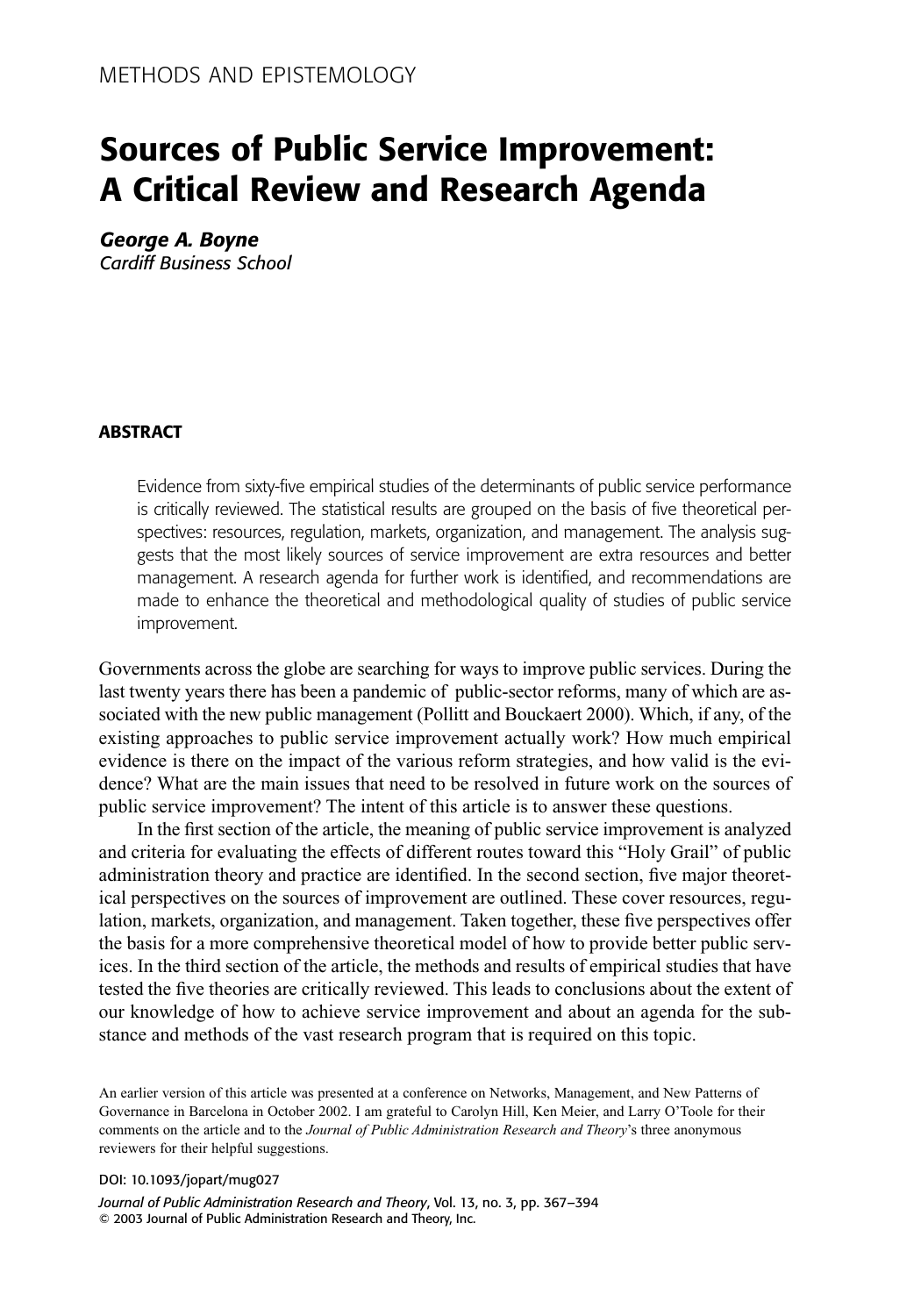## **WHAT IS PUBLIC SERVICE IMPROVEMENT?**

The concept of service improvement is inherently political and contestable (Boyne 2003). The performance of public service providers is judged by multiple constituencies (e.g., consumers, taxpayers, staff, and politicians). Furthermore, each of these constituencies may use different criteria to judge the standard of public services and may apply different weights to the same criterion (Boschken 1994; Heffron 1989; Rainey 1997). It follows that there is no fixed and universally applicable set of criteria for evaluating whether improvement has occurred. Nevertheless, public services have tangible elements (e.g., quantity, speed of delivery, effectiveness) that are likely to be valued by all constituencies, even if the valuations differ between groups or over time. This realist view of social phenomena (Pawson 1989; Sayer 1984) assumes that improvement does not consist simply of the subjective and irreconcilable impressions of different stakeholders.

Preliminary criteria of service improvement can be derived from the larger body of literature on the conceptualization and measurement of organizational performance in the public sector (Ammons 2001; Carter, Day, and Klein 1992). A review of this literature (Boyne 2002) has identified the following "headline" dimensions of service performance:

- quantity of outputs (e.g., number of operations performed in hospitals, hours of teaching delivered in schools, number of houses built)
- quality of outputs (e.g., speed and reliability of service, courtesy of staff)
- efficiency (ratio of outputs to financial inputs)
- equity (fairness of the distribution of service costs and benefits between different groups)
- outcomes (e.g., percentage of pupils passing exams, percent of hospital patients treated successfully)
- value for money (cost per unit of outcome)
- consumer satisfaction (which may be a proxy for some or all of the above, depending on the questions posed to service users)

If all other variables are equal, an upward shift in any of these aspects of service performance can be taken as evidence of improvement. This set of criteria will therefore be used to help analyze the results of the empirical studies that are reviewed in the third part of the article.

# **THEORETICAL PERSPECTIVES ON SERVICE IMPROVEMENT**

There is no comprehensive and established theory of service improvement. The five perspectives outlined here have been derived in two ways: first, on an inductive basis from the hypotheses that have been tested in empirical studies of service performance and second, from recent work that has sought to develop models of organizational performance in the public sector (Boyne and Dahya 2002; Heinrich and Lynn 2000; Meier and O'Toole 1999; Rainey and Steinbauer 1999). It is important to note that the five perspectives discussed in the following section are theories in the loose sense that they identify sets of variables that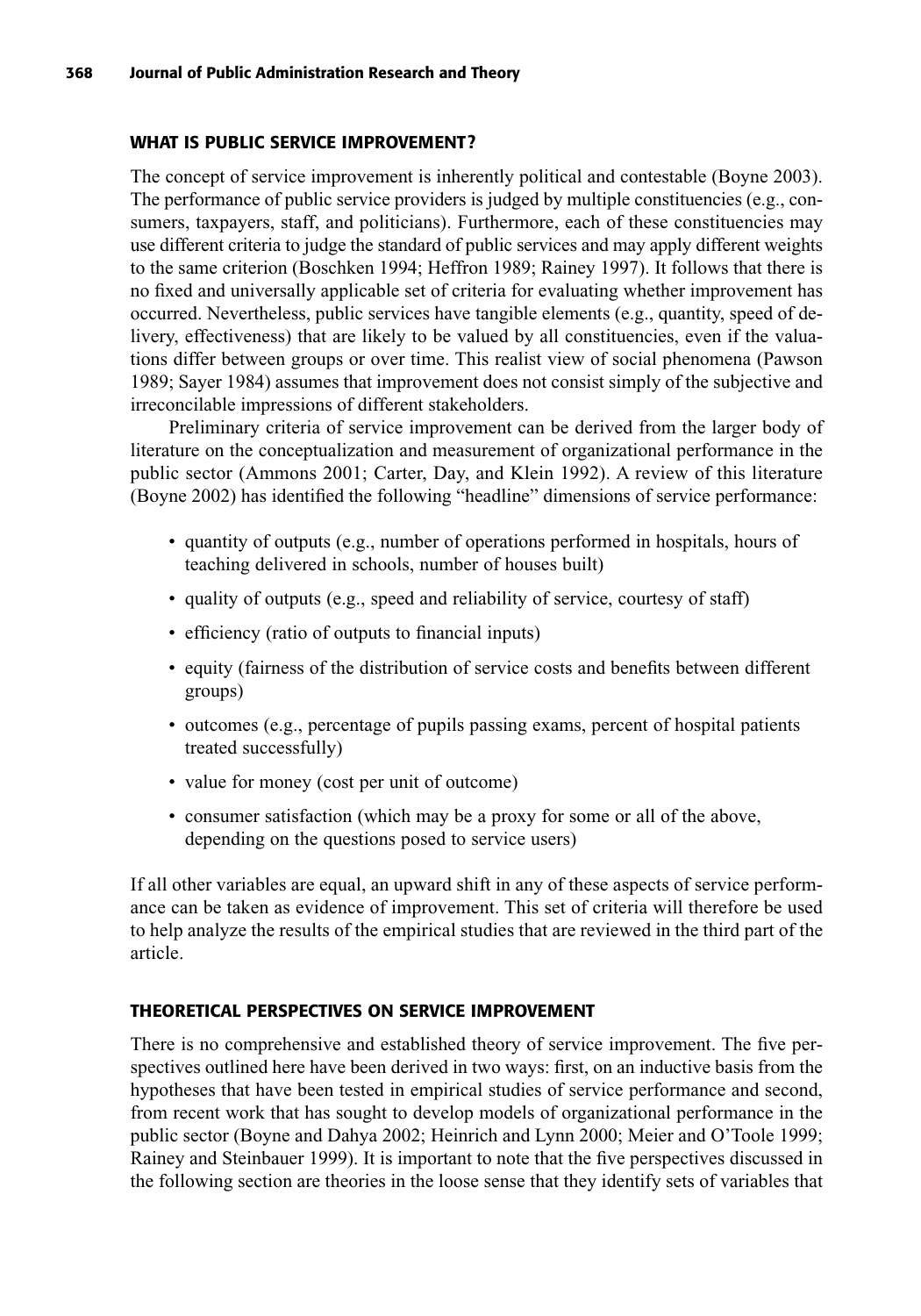are believed to influence performance. Rigorous causal reasoning and integrated sets of precise propositions do not characterize the literature on organizational success in the public sector.

#### **Resources**

The idea that more resources will lead to better results is perhaps the simplest theory of public service improvement. A strong version of this theory suggests that higher public expenditure is a sufficient condition for improvement because this must result in a higher quantity and/or quality of public services. A weak version suggests that more spending is a necessary but not sufficient condition: the resources must be effectively managed in order to deliver the maximum potential benefits. In either case, the proposition is that the relationship between resources and service improvement is positive.

The plausibility of this view was, however, undermined by developments in practice and theory in the 1970s and 1980s. First, the "fiscal crisis of the state" (Gough 1979) led to criticisms of the post–World War II growth in public spending, which seemed to be producing an ever-increasing tax burden with no tangible benefits. Second, this apparent phenomenon was explained by public choice theorists as a product of self-interested behavior by bureaucrats that led to a bloated and inefficient public sector (Tullock 1965; Downs 1967; Niskanen 1971). Thus the flow of extra resources evaporated in the bureaucracy. The proposition that follows is that the relationship between higher spending and service improvement is, at best, insignificant. Indeed, service efficiency can be expected to deteriorate as the size of the public budget expands.

#### **Regulation**

It has been widely argued that a distinctive feature of management in the public sector is the extent of regulation by external bodies (see Boyne 2002). Public service providers are not free to choose their own processes and strategies but instead must work within policy constraints set by higher political authorities (Hood et al. 1998). The most basic form of regulation is simply laws that impose obligations or prohibit specific activities. Beyond this, political bodies wield a range of regulatory instruments that include audit, inspection, financial controls, performance indicators, plans, and annual reports (Ashworth, Boyne, and Walker 2002).

Such regulation is usually justified on grounds of accountability: public organizations are funded partly by tax revenues and have a range of responsibilities (e.g., for probity and due process) that go beyond service provision. It seems likely, then, that there is a positive effect of regulation on accountability. However, the relationship between regulation and service performance is less obvious. In particular, this relationship may be mediated by the expertise of the regulators (Boyne, Day, and Walker 2002). If regulators know better than local agencies how to improve services, then the impact of regulation is likely to be positive. In contrast, if local expertise is superior, then regulation is likely to be counterproductive. It is therefore difficult to specify an a priori proposition on the relationship between regulation and public service improvement.

Even if the general theoretical impact of regulation were positive, it is possible that a proliferation of regulators would be harmful to service standards because the delivery agents would be subject to conflicting pressures from multiple principals (Barrow 1996; Douma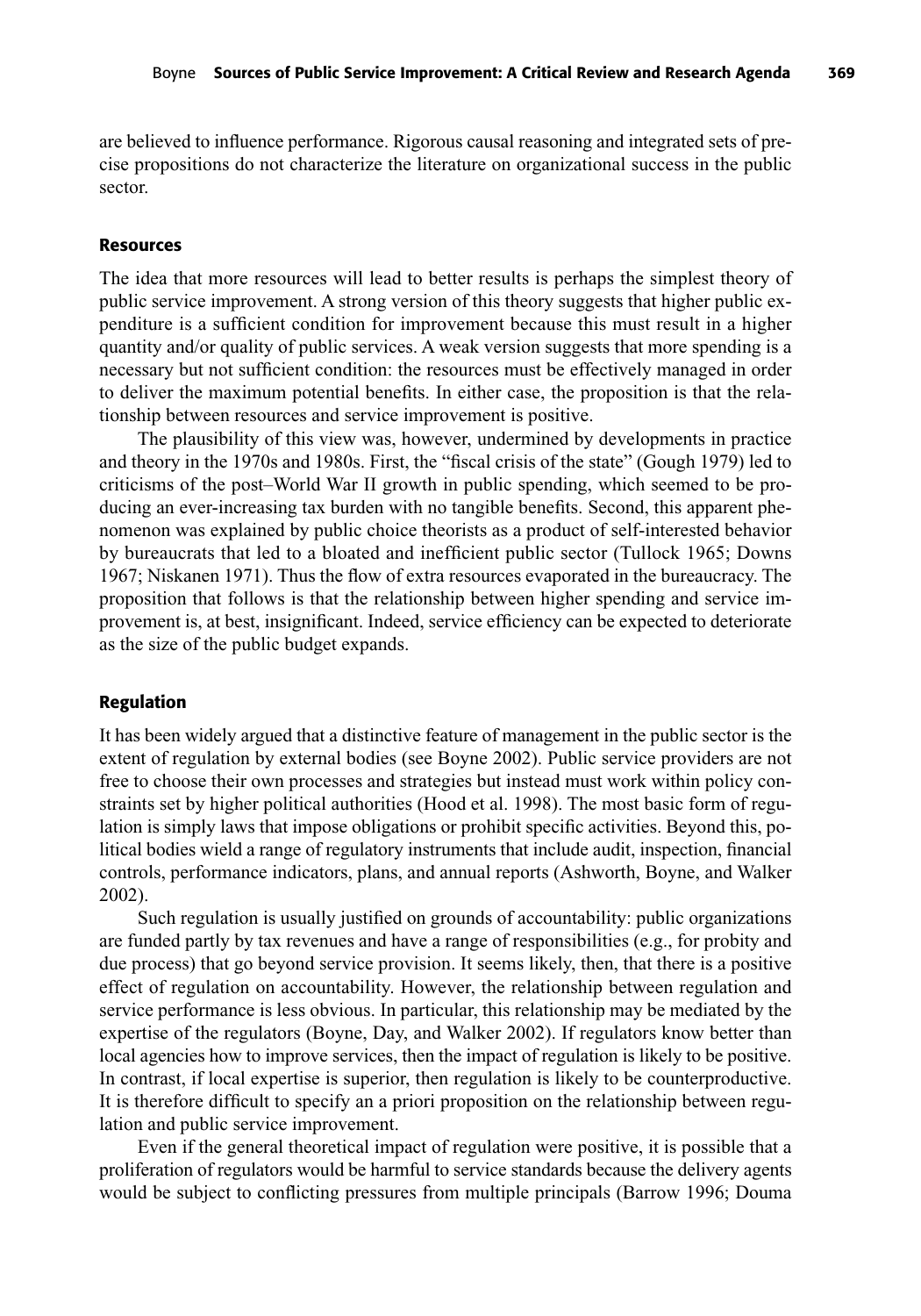and Schreuder 1992). Different regulatory bodies might impose different expectations and restrictions on local service agencies and thereby confuse and demotivate them. Similar effects might follow from the imposition of more and more methods of regulation. In other words, there may be diminishing returns to the number of regulators and the number of regulatory instruments deployed by each of them.

#### **Market Structure**

The need to inject greater competition into service markets was the dominant theme of public management reform during the 1980s and 1990s (Boyne 1998; Hilke 1993). The basic argument is longstanding and fairly simple: just as competition is believed to promote efficiency, innovation, and consumer responsiveness in the private sector, so too will these benefits follow from market forces in the public sector (McKean 1965). Competition implies rivalry between alternative suppliers for a share of a market. If competitive behavior rather than ownership of organizations is the key variable, then better services should ensue regardless of whether the rivalry is between public organizations or between public and private organizations.

Whereas traditional economic theory (and its public choice offspring) suggests a positive relationship between competition and service performance, this view has been widely challenged. The major theoretical critique is based on Williamson's (1975) work on the relative merits of markets and hierarchies as modes of economic organization. In effect, Williamson provides a contingency theory of competition. Transactions through markets are likely to work when the number of suppliers is high and information costs and asset specificity are low. When the reverse conditions apply, service provision through a hierarchy (i.e., a traditional public-sector monopolist) is likely to be a better alternative (Blank 2000). Competition has also been widely criticized for its effects on equity (Le Grand and Bartlett 1993; Udehn 1996). Even if more efficiency and responsiveness are achieved, there may be adverse effects on disadvantaged groups in society (e.g., poor, ill, or elderly people—the very groups who are likely to be most in need of public services in the first place but who are also difficult and expensive to treat).

In sum, existing theory suggests that competition has some beneficial effects in the public sector but that these effects will vary with transaction costs and across dimensions of service performance. It seems unlikely, therefore, that the empirical impact of competition on service improvement will be uniformly positive.

#### **Organization**

The concepts of reorganization and reform are often used interchangeably (Caiden 1991). This may be because changes in the organization of public services are a favorite strategy of governments, especially after a turnover of political elites (Pollitt 1984). New organizational structures can be regarded as the traditional method of redesigning public service provision and may have a symbolic importance beyond any tangible effects on performance (e.g., they may be used to signal new policy priorities).

Two aspects of the organization of public services have conventionally been targeted by reformers. The first is size—at various times the benefits of large or small organizations have been emphasized. For example, traditional arguments on local government structure suggest that consolidation of small units will produce benefits of service coordination and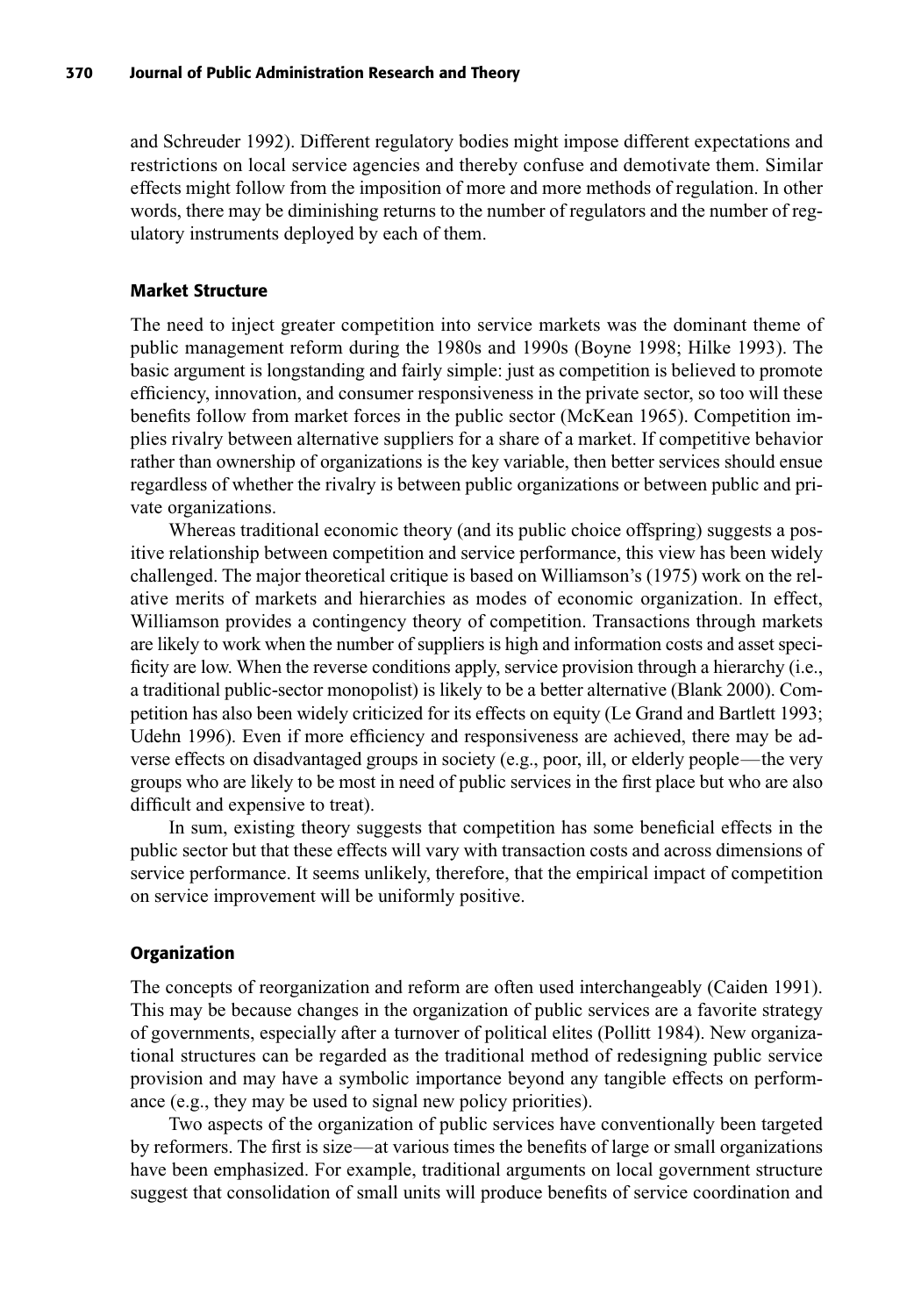economies of scale. In contrast, public choice theorists point to the benefits of responsiveness and efficiency that supposedly follow from fragmentation (Boyne 1998). No matter which side is right, it is possible that the relationship between size and performance is nonlinear—excessively small or large organizations may be less successful than their mediumsized counterparts. A second conventional target of reform is the internal structure of public service providers as indicated by their extent of formalization (e.g., reliance on rules) and centralization of power. Organization theory suggests that formalized and centralized structures work best in simple and stable environments (Bozeman 1982; Dawson 1996). If this is so, the relationship between internal structure and service performance is likely to vary with the circumstances faced by public organizations.

A further organizational variable that has gained prominence in recent years is the *external* structure through which services are provided. This reflects the emergence of a mixed economy of service delivery that comprises public, private, and voluntary organizations. Public agencies may be part of a network or partnership or may contract out parts of their services to other providers. Whether such external forms of organizational structure lead to better performance may depend on whether they are able to mobilize more skills and resources than a single organization acting in isolation.

#### **Management**

Despite the proliferation of academic work on the meaning and extent of new public management, the relationship between management and public service performance has not been extensively theorized. In contrast, there is a voluminous and sophisticated literature on management in private organizations. This suggests that management has a significant impact on the financial success of private companies (Hansen and Wernerfelt 1989). The main management variables can be classified as follows:

- leadership styles and expertise—Much has been written on the potential effect of charismatic and transformational leadership on organizational achievements (Finkelstein and Hambrick 1996). The acid test of this perspective is whether the turnover of managerial elites (executive succession) is related to changes in service performance (Boyne and Dahya 2002).
- organizational culture—The growth of the literature on culture was sparked by Peters and Waterman (1982) and given a public-sector spin by Osborne and Gaebler (1992). The core idea is that organizations that focus on results rather than procedures and have an external rather than an internal orientation are likely to perform better.
- human resource management (HRM)—The fundamental contrast here is between hard and soft styles of HRM (Legge 1995). The former approach treats staff as instruments that can be manipulated to obtain organizational ends; the latter approach can be regarded as enlightened and humanistic, paying more attention to the needs and aspirations of individuals. It has been argued that a soft style of HRM is more likely to lead to a satisfied and motivated workforce and thereby to better organizational performance (Delaney and Godard 2001).
- strategy processes—There is a long-running debate in public administration literature on the relative merits of rational and incremental approaches to strategy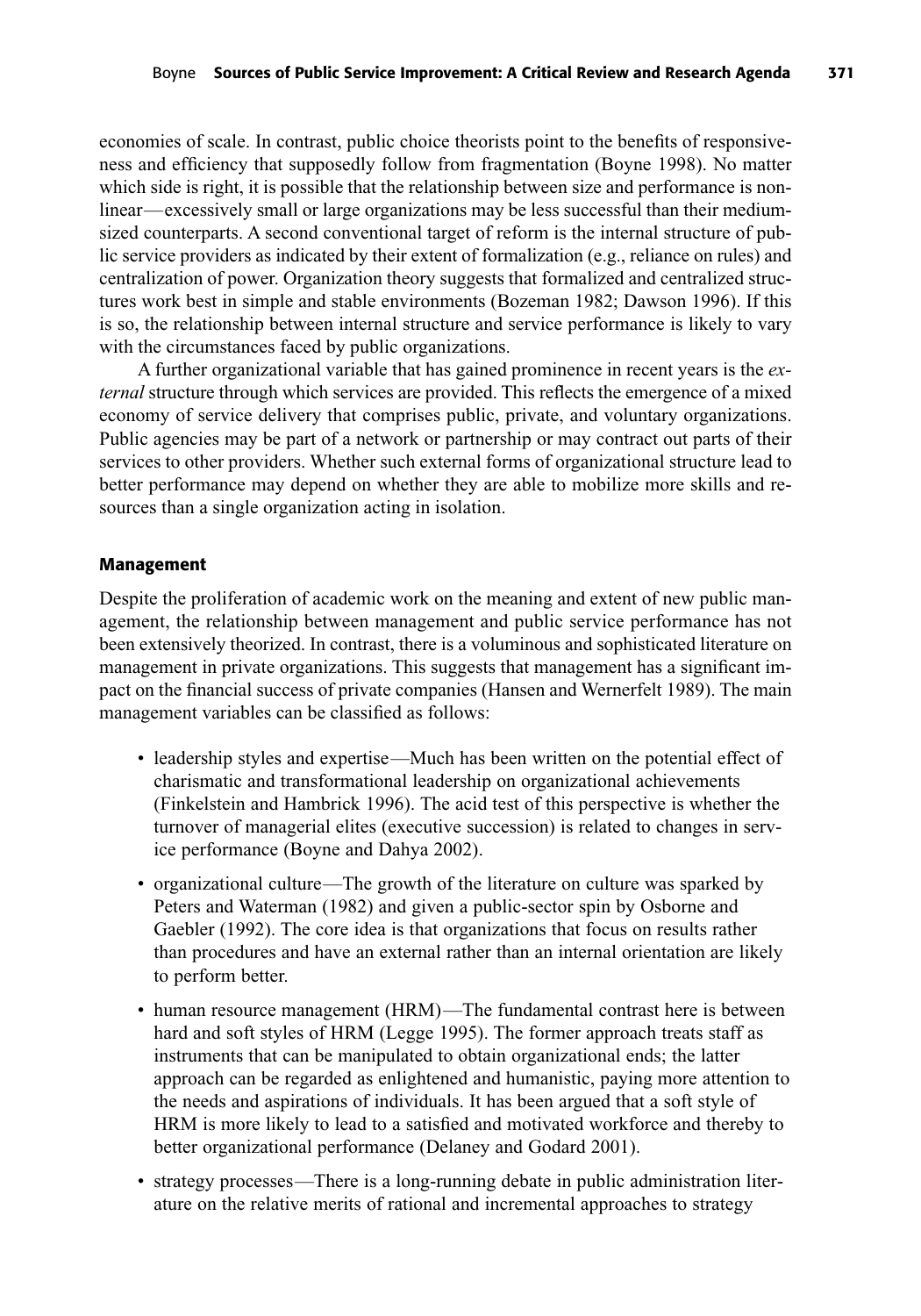formulation and implementation (Lindblom 1959; Dror 1968). Rational planning has frequently been dismissed as impossible to implement for technical and political reasons (Boyne et al. 2003; Wildavsky 1973). However, there is extensive evidence of a positive relationship between planning and performance in private firms (Boyne 2001). It remains to be seen whether this also applies to public organizations that implement planning systems.

• strategy content—This concept refers to what organizations actually do in pursuit of their objectives. The literature on private organizations suggests that strategy content can be conceptualized at two levels. First, in terms of a "strategic stance," are organizations prospectors, defenders, or rectors (Miles and Snow 1978)? Second, in terms of "strategic actions," what steps do organizations take to operationalize their stance? These can include changing markets, products, or procedures (Porter 1980). Little theoretical attention has been devoted to the potential impact of strategy content on the performance of public organizations, so it is difficult to predict how this variable may affect service improvement.

# **Determinants of Service Performance: The Empirical Evidence**

The purpose of this section of the article is to summarize and evaluate the results of empirical studies of public service performance. The emphasis is on statistical evidence rather than qualitative research for two reasons. First, the theories outlined in the previous section posit general relationships between a number of explanatory variables and service performance. Thus it is important to evaluate their validity across a wide range of public organizations rather than a small number of case studies. Second, although qualitative studies provide useful insights on organizational performance in the public sector, such work has recently been summarized by Rainey and Steinbauer (1999), so it is unnecessary to repeat that exercise here.

Empirical studies on service performance were identified in four main stages. First, a comprehensive manual search of four leading public administration journals was conducted for the period 1970 to 2002. These journals were *Administration and Society*, *Journal of Public Administration Research and Theory, Public Administration*, and *Public Administration Review*. Second, a "keywords in title or abstract" search was undertaken through the Web of Science database (http://wos.mimas.ac.uk), which contains the contents of the world's major social science journals (from fields such as economics, management, political science, and sociology). The keywords were *performance* (and its variants) in combination with terms reflecting the theoretical perspectives discussed in the previous section (e.g., *finance*, *resources*, *staff*, *regulation*, *competition*, *markets*, *scale*, *structure*, *size*, *contracts*, *networks*, and *management*). The search was limited to journal articles in order to provide a rough quality control on the statistical evidence. The assumption here is that work that has been subjected to peer review is more likely to meet the basic requirements of theoretical and methodological rigor. This criterion excludes studies published by government agencies and international organizations such as the Organisation for Economic Cooperation and Development (OECD) and the World Bank. Third, journal articles identified in stages one and two that were cited in the sources were obtained. These procedures mean that unpublished papers on public service performance are omitted from the analysis. The results summarized in the following discussion may therefore overstate the validity of the theoretical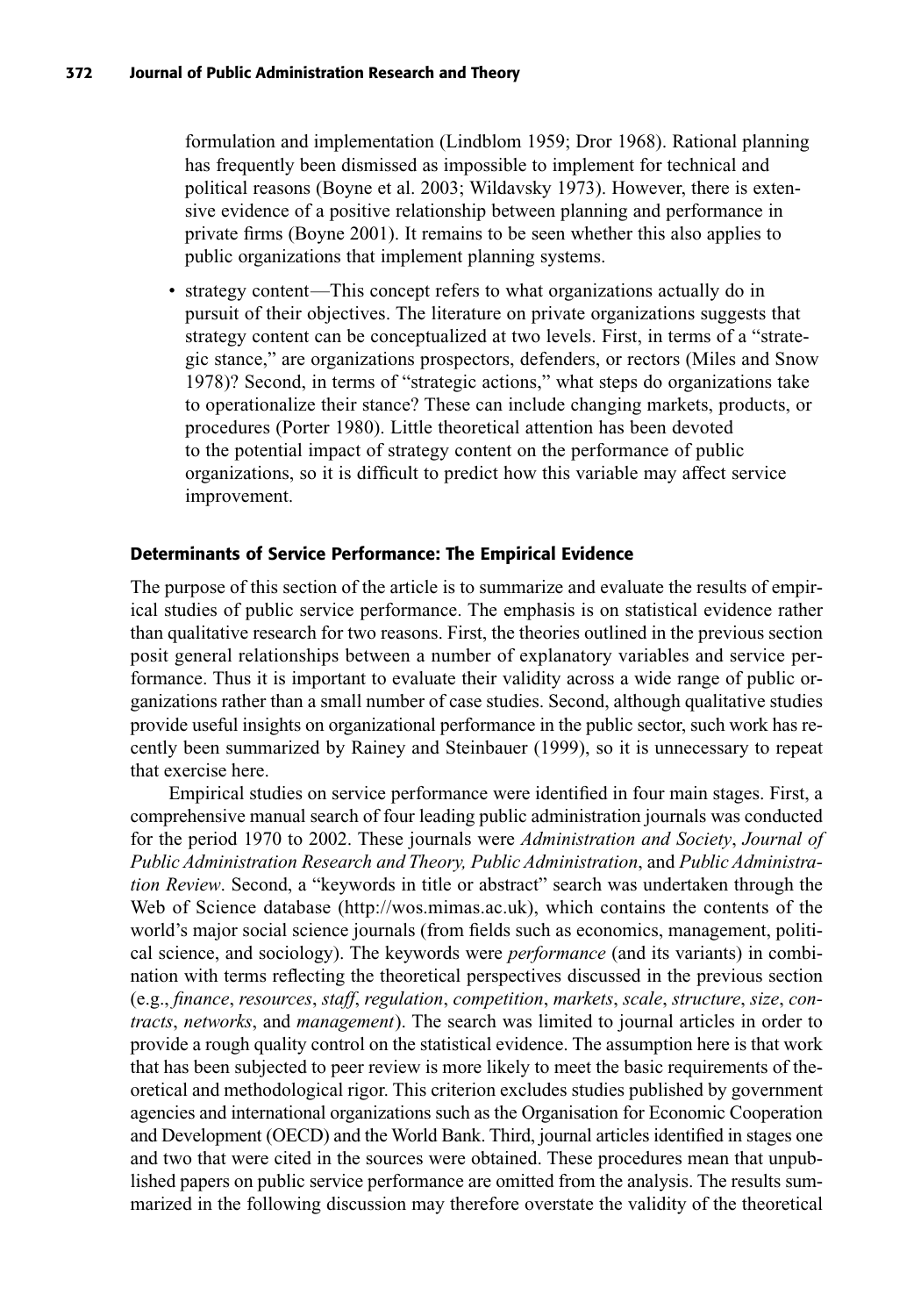models on the assumption that papers are more likely to be published if they present statistically significant results. The magnitude of this bias is unknown, but estimates in other fields suggest that it is small (Rosenthal 1991).

The final stage of the search strategy was to apply a set of conceptual and methodological criteria to more than three hundred journal articles that were identified through stages one to three. Studies were selected for inclusion in the critical review if they met the following conditions:

- (a) They contained a statistical test of the determinants of service performance.
- (b) They reported the statistical significance of their findings. The debate on the role of significance tests in decisions on the validity of hypotheses has recently been reopened (Gill 1999). However, all tests produce an estimated coefficient that is different from absolute zero. Therefore, some criterion is necessary for judging whether the coefficient is larger than might have occurred at random. As Winch and Campbell (1970, 206) state, "[I]t is very important to have a formal and non-subjective way of deciding whether a given set of data shows haphazard or systematic variation." The alternative to formal significance tests, they argue, "is to trust the intuitive judgement of the investigator" (Winch and Campbell 1970, 206). Moreover, unless a standard criterion is applied to the results of a variety of studies, it is impossible to assess their cumulative contribution to knowledge. Tests of statistical significance are widely accepted as an appropriate criterion for this purpose.
- (c) They contained dependent variables that corresponded with at least one of the seven dimensions of service performance outlined in the second section of this article.
- (d) They tested explanatory variables that reflected at least one of the theoretical perspectives discussed in the second section of this article. This criterion excludes studies that focus on the "microtechnology" of production in public services (e.g., specific techniques for teaching math in schools or procedures for treating particular medical ailments). Rather the emphasis here is on categories of explanatory variables that are potentially relevant to all public services.

The search strategy and the application of these criteria yielded a set of sixty-five empirical studies on public service performance. The remaining journal articles were conceptual discussions of organizational performance, case studies of particular organizations, or specialist analyses of the microtechnology of service production in subfields such as health, transportation, and education. Before turning to the results of the studies, two preliminary issues must be discussed: What are their general characteristics, and how should their results be combined and synthesized?

Most of the empirical studies focus on the performance of public organizations in the United States. The breakdown of studies between nations is as follows United States, 54; United Kingdom, 6; Sweden, 2; and 1 each for Australia, Finland, and Holland. Thus the geographical generalizability of the results depends on whether the determinants of public service performance are similar in the United States and in other countries. Furthermore, almost half of the studies (thirty) are on education, perhaps because outcome data (in the form of exam results) are readily available for this service. Other services that have been analyzed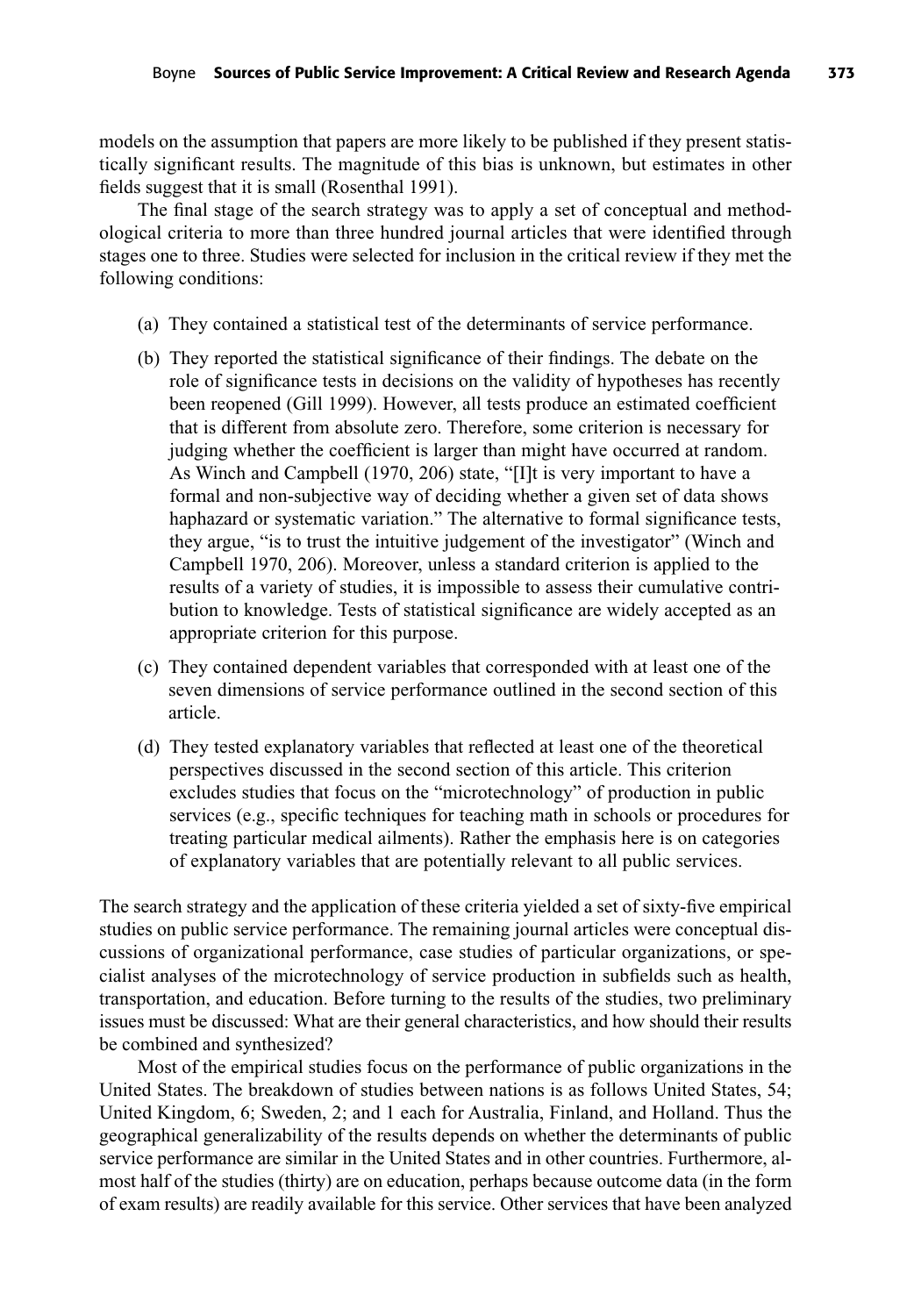include health care, housing, police, and firefighting. The methodology used in almost all of the studies is multivariate statistical modeling, sometimes combined with stochastic frontier analysis (e.g., Bjurek, Kjulin, and Gustafsson 1992; Chakraborty, Biswas, and Lewis 2001; Kirjavainen and Loikannen 1998). All but four of the studies (Midwinter and McVicar 1993; Molnar and Rogers 1976; Rushing 1974; Skogan 1976) take account of either the external or the internal characteristics of public service organizations, and many studies use statistical controls for both types of potentially confounding effects on their results. External characteristics are variables that influence the degree of difficulty in providing public services (e.g., the socioeconomic context of schools). Internal characteristics are aspects of organizations (e.g., their size and structure) and their staff (e.g., age, gender, and values).

How can general conclusions be drawn from the results of these diverse empirical studies? A formal meta-analysis is inappropriate because of the wide variation in the definition and operational status of independent and dependent variables. Meta-analytical techniques are best applied to the results of "normal science," which is a stage of development that research on public service improvement scarcely aspires to as yet. The method that is used here is based on the percentage of statistical tests that support the theoretical perspectives outlined in the second section of this article. In order to count as support for one of the theories, evidence must fulfill two conditions. First, the relationship must be in the predicted direction (e.g., more resources lead to better services). Second, the difference must be statistically significant; that is, it must be greater than would be likely to arise by chance alone (the 0.05 significance level is used in all of the empirical studies). If these criteria are applied to all of the tests in a single study, then a support score can be calculated. This is the percentage of all the tests that are reported in a study that are consistent with a service improvement hypothesis.

The final step in this analytical procedure is to construct an aggregate support score across all the studies that have tested the impact of an explanatory variable on service performance. This can be done in at least two ways (Rosenthal 1991). First, the support score for each study can be treated equally, regardless of whether it contains one test or 100 tests. This unweighted mean has the advantage in that undue importance is not attached to studies that conduct a large number of tests on the same data set. Second, the support score for each study can be weighted by the number of tests in that study. This weighted mean has the advantage in that studies that report only one (possibly idiosyncratic) test are not given undue emphasis.

In the following analysis, both the weighted and the unweighted mean support scores are reported. The real level of support for the theoretical perspectives on improvement probably lies somewhere between these figures. Although it is impossible to determine precisely where, there are grounds for suspecting that the weighted mean provides a more accurate picture. In general, studies that report the results of only one or two tests find stronger support for the hypothesized influences on performance. These studies do not appear to be methodologically stronger than studies that report multiple tests (e.g., in their measures of performance or number of control variables). It therefore seems likely that their results are unrepresentative of the general relationship between the explanatory variables and service performance.

#### **RESOURCES**

The relationship between resources and service performance has been analyzed extensively: the impact of financial resources has been examined in eighteen studies (see table 1), and the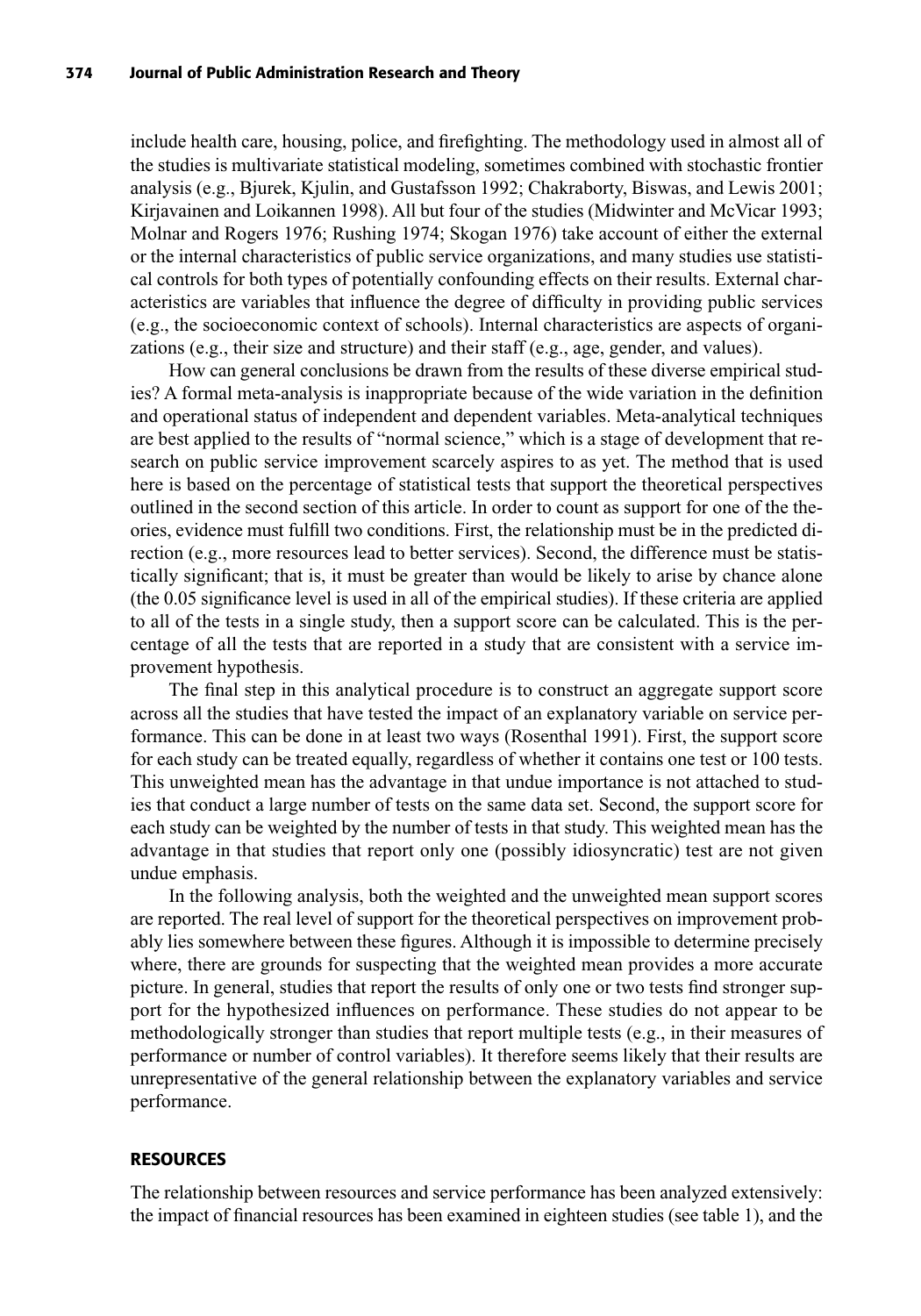### **Table 1** Impact of Financial Resources on Service Performance

|                                         |                                        |                                 |                       |                |                | Percentage            |                  |                |                     |
|-----------------------------------------|----------------------------------------|---------------------------------|-----------------------|----------------|----------------|-----------------------|------------------|----------------|---------------------|
|                                         | Organizations and                      | Measure of                      | Dimension of          | Number         |                | of Tests <sup>a</sup> |                  | Internal       | External            |
| Study                                   | Sample Size                            | <b>Financial Resources</b>      | Performance           | of Tests       | $^{+}$         | <b>NS</b>             | $\equiv$         |                | Controls? Controls? |
| Sharhansky, 1967                        | 48 U.S. states                         | Spending per capita             | Output quantity       | 13             | 46             | 54                    | $\mathbf{0}$     | Yes            | Yes                 |
|                                         | 48 U.S. states                         | Spending per capita             | Output quality        | $\mathbf{1}$   | $\theta$       | 100                   | $\mathbf{0}$     | Yes            | Yes                 |
|                                         | 48 U.S. states                         | Spending per capita             | <b>Outcomes</b>       | 18             | 5              | 73                    | 22               | Yes            | Yes                 |
|                                         | 48 U.S. states                         | Change in spending              | Change in quantity    | 12             | 8              | 84                    | $\,8\,$          | Yes            | Yes                 |
|                                         | 48 U.S. states                         | Change in spending              | Change in outcomes    | 15             | 7              | 86                    | 7                | Yes            | Yes                 |
| Bidwell and Kasarda, 1975               | 104 school districts in Colorado       | Spending per pupil              | <b>Outcomes</b>       | $\overline{c}$ | 100            | $\mathbf{0}$          | $\theta$         | Yes            | Yes                 |
| Skogan, 1976                            | 386 U.S. city police depts.            | Spending per capita             | <b>Outcomes</b>       | 3              | 100            | $\boldsymbol{0}$      | $\mathbf{0}$     | N <sub>o</sub> | N <sub>o</sub>      |
|                                         | 386 U.S. city police depts.            | Spending per capita             | Efficiency            | 3              | 100            | $\boldsymbol{0}$      | $\overline{0}$   | N <sub>o</sub> | N <sub>0</sub>      |
| Dean and Peroff, 1977                   | 48 U.S. states                         | Spending per capita             | Output quantity       | $\overline{c}$ | 100            | $\mathbf{0}$          | $\overline{0}$   | Yes            | Yes                 |
| Christensen and Sachs, 1980             | 100 counties in North Carolina         | Spending per capita             | Output quality        | $\mathbf{1}$   | $\overline{0}$ | 100                   | $\overline{0}$   | N <sub>0</sub> | Yes                 |
| Christensen and Taylor, 1982            | 100 counties in North Carolina         | Spending per capita             | Output quality        | $\mathfrak{Z}$ | $\mathbf{0}$   | 100                   | $\boldsymbol{0}$ | N <sub>o</sub> | Yes                 |
|                                         | 100 counties in North Carolina         | Spending per capita             | Outcomes              | 3              | $\mathbf{0}$   | 100                   | $\boldsymbol{0}$ | N <sub>0</sub> | Yes                 |
| Choi, Allison, and<br>Munson, 1985      | 44 state-owned hospitals in U.S        | Spending per member<br>of staff | Efficiency            |                | $\Omega$       | 100                   | $\overline{0}$   | Yes            | Yes                 |
| Ostroff, 1992                           | 298 schools in U.S. and Canada         | Spending per pupil              | Outcomes              | 7              | 14             | 86                    | $\mathbf{0}$     | <b>Yes</b>     | Yes                 |
|                                         | 298 schools in U.S. and Canada         |                                 | Consumer satisfaction | $\overline{2}$ | $\theta$       | 100                   | $\theta$         | Yes            | Yes                 |
| Couch, Shughart, and<br>Williams, 1993  | 100 counties in North Carolina         | Spending per pupil              | Outcomes              |                | $\theta$       | 100                   | $\overline{0}$   | No             | Yes                 |
| Smith and Meier, 1994                   | School systems in 37–49<br>U.S. states | Spending per pupil              | Outcomes              | 3              | 33             | 67                    | $\overline{0}$   | Yes            | Yes                 |
| Newmark, 1995                           | 100 counties in North Carolina         | Spending per pupil              | Outcomes              | 7              | 57             | 43                    | $\mathbf{0}$     | N <sub>o</sub> | Yes                 |
| Meier and Keiser, 1996                  | 50 U.S. states                         | Spending per capita             | Output quantity       | $\mathbf{1}$   | 100            | $\mathbf{0}$          | $\theta$         | Yes            | Yes                 |
| Dee, 1998                               | 4,488 school districts in U.S.         | Spending per pupil              | Outcomes              | 1              | 100            | $\mathbf{0}$          | $\mathbf{0}$     | N <sub>0</sub> | Yes                 |
| Meier, Wrinkle, and<br>Polinard, 1999   | 527 school districts in Texas          | Spending per pupil              | Outcomes              | $\mathbf{1}$   | $\Omega$       | 100                   | $\Omega$         | N <sub>0</sub> | Yes                 |
| Meier, Polinard, and<br>Wrinkle, 2000   | 1,000 school districts in Texas        | Spending per pupil              | Outcomes              | 1              | $\mathbf{0}$   | 100                   | 1                | Yes            | Yes                 |
| Bohte, 2001                             | 350 school districts in Texas          | Spending per pupil              | Outcomes              | 5              | 80             | 20                    | $\boldsymbol{0}$ | N <sub>0</sub> | Yes                 |
| Machado, 2001                           | 38 alcohol abuse agencies<br>in Maine  | Spending per patient            | Outcomes              | $\overline{2}$ | $\theta$       | 100                   | $\theta$         | N <sub>0</sub> | Yes                 |
| Bradley, Jones, and<br>Millington, 2001 | 2,657 secondary schools<br>in England  | Spending per pupil              | Outcomes              | 6              | 100            | $\mathbf{0}$          | $\theta$         | N <sub>0</sub> | Yes                 |
|                                         | 2,657 secondary schools<br>in England  | Change in spending<br>per pupil | Change in outcomes    | $\mathbf{1}$   | 100            | $\mathbf{0}$          | $\theta$         | N <sub>0</sub> | Yes                 |

aMean scores: +, weighted 31%, unweighted 41%; NS, weighted 65%, unweighted 58%; –, weighted 4%, unweighted 1%.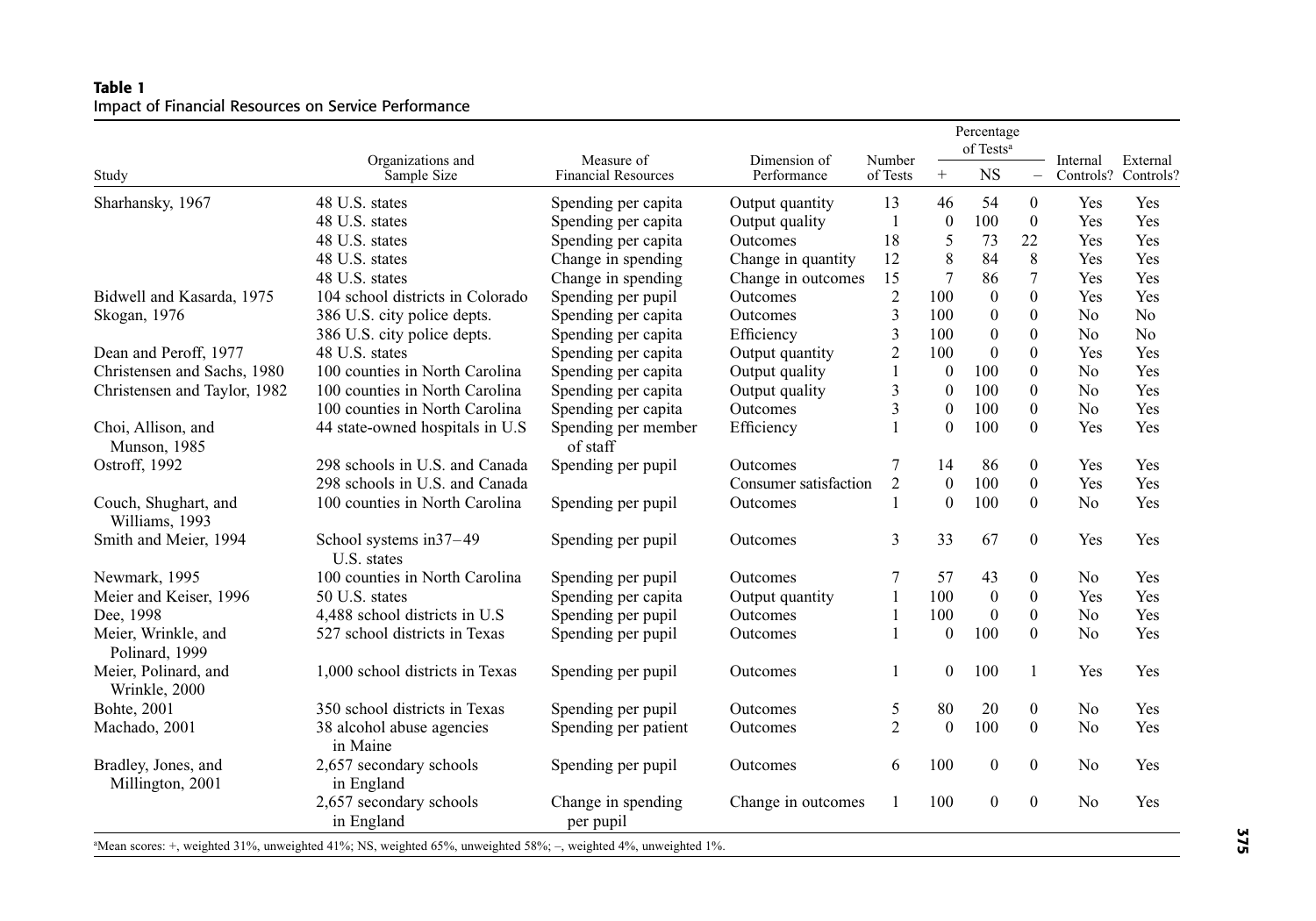**Figure 1**

impact of real resources has been tested in twenty-six studies (see table  $2$ ).<sup>1</sup> If an explanatory variable had no effect on performance, then in a large set of similar studies, around ninety percent of the results would be insignificant, with perhaps five percent showing a positive effect and five percent showing a negative effect (see Mock and Weisberg 1992). The actual distribution of the test results for resources (between positive, insignificant, and negative coefficients) is substantially different from a random distribution. The mean support score for a positive relationship between financial resources and service performance is thirty-one percent (weighted) to forty-one percent (unweighted). In contrast, the mean support score for a negative relationship is no higher than would be likely to occur by chance in a series of tests (see table 1). Similarly, the level of support for a positive impact of real resources is thirty-four to forty-six percent, whereas that for a negative effect is only seven percent.

In sum, there is virtually no indication that extra resources lead to poorer services, and there is only moderate support for the proposition that this is one route to better services. Nevertheless, it must be emphasized that a majority of the empirical evidence reveals no significant relationship between either financial resources or real resources and service performance. Taken at face value, this is consistent with public choice theorists' claim that extra money is frittered away by extravagant and inefficient bureaucrats. However, an important flaw in many of the empirical tests undermines this conclusion. The typical study includes measures of both financial resources and real resources in a single statistical equation. In other words, the evidence shows the effect of financial resources when controlling for real resources, and vice versa. The underlying direct effects model of financial resources that is being used in these studies is shown in figure 1. In contrast, a more plausible model is that financial resources allow real resources to be purchased and that the latter in turn influence



1 The tables exclude studies of resource effects in education summarized by Hanushek (1996) as follows:

|                     | Percent Positive | Percent Insignificant | Percent Negative |  |
|---------------------|------------------|-----------------------|------------------|--|
| Financial resources |                  |                       |                  |  |
| Real resources      |                  | 68                    |                  |  |

The broad pattern is similar to that in tables 1 and 2: most significant results are positive, but a majority of the evidence implies an insignificant impact of resources on performance.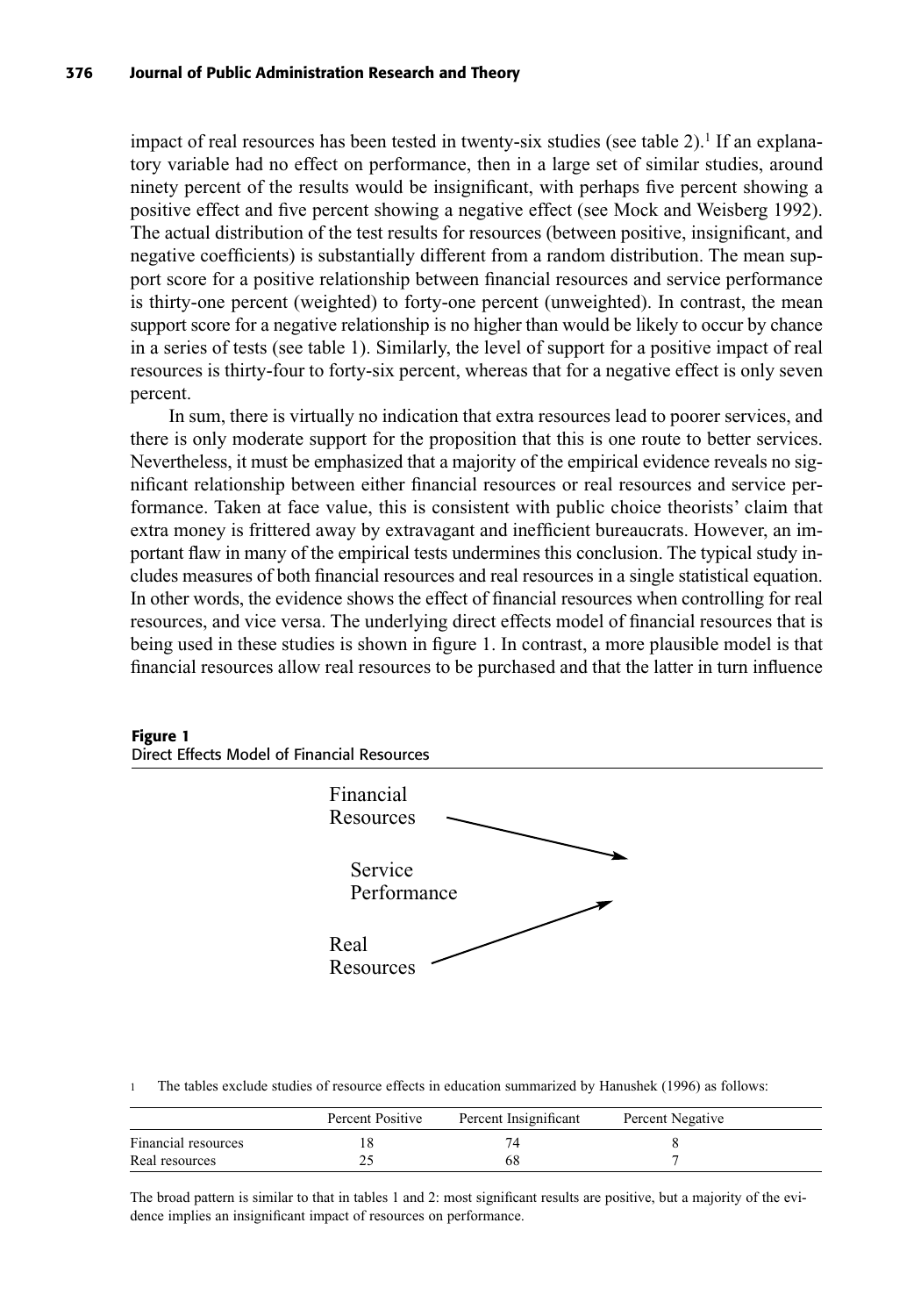#### **Table 2** Impact of Real Resources on Service Performance

|                                         |                                                      |                                     |                             |                    |              | Percentage<br>of Tests <sup>a</sup> |                  |                       | External       |
|-----------------------------------------|------------------------------------------------------|-------------------------------------|-----------------------------|--------------------|--------------|-------------------------------------|------------------|-----------------------|----------------|
| Study                                   | Organizations and<br>Sample Size                     | Measure of<br><b>Real Resources</b> | Dimension of<br>Performance | Number<br>of Tests | $^{+}$       | <b>NS</b>                           | $-$              | Internal<br>Controls? | Controls?      |
| Sharhansky, 1967                        | 48 U.S. states per capita                            | Quantity of staff                   | Output quantity             | 6                  | 17           | 83                                  | $\theta$         | Yes                   | Yes            |
|                                         | 48 U.S. states per capita                            | Quantity of staff                   | Outcomes                    | 5                  | $\mathbf{0}$ | 60                                  | 40               | Yes                   | Yes            |
| Rushing, 1974                           | 26 public hospitals in Tennessee                     | Staff quality                       | Efficiency                  |                    | $\theta$     | 100                                 | $\mathbf{0}$     | N <sub>0</sub>        | N <sub>0</sub> |
| Bidwell and Kasarda, 1975               | 104 school districts in Colorado                     | Teacher to pupil ratio              | <b>Outcomes</b>             | 2                  | 100          | $\mathbf{0}$                        | $\theta$         | Yes                   | Yes            |
|                                         | 104 school districts in Colorado                     | Staff quality                       | <b>Outcomes</b>             | $\overline{2}$     | 50           | 50                                  | $\theta$         | Yes                   | Yes            |
| Skogan, 1976                            | 386 U.S. city police depts.                          | Quantity of staff per capita        | Outcomes                    | 3                  | 100          | $\bf{0}$                            | $\mathbf{0}$     | N <sub>0</sub>        | No             |
|                                         |                                                      | Quantity of staff per capita        | Efficiency                  | 3                  | 100          | $\mathbf{0}$                        | $\mathbf{0}$     | N <sub>0</sub>        | N <sub>0</sub> |
| Dean and Peroff, 1977                   | 48 U.S. states                                       | Quantity of staff per capita        | Quantity of outputs         | $\overline{2}$     | 50           | 50                                  | $\boldsymbol{0}$ | Yes                   | Yes            |
| Whetten, 1978                           | 67 manpower agencies in<br>New York                  | Staff quality                       | Quantity of outputs         | $\mathbf{1}$       | $\Omega$     | $\theta$                            | 100              | Yes                   | Yes            |
| Mehay, 1979                             | Police depts. in 71 cities<br>in L.A. County         | Police officers per capita          | Outcomes                    | 2                  | 50           | 50                                  | $\theta$         | Yes                   | Yes            |
| Coulter, 1979                           | Fire depts. in 324 U.S. cities                       | Staff per capita                    | <b>Outcomes</b>             | 2                  | 50           | $\bf{0}$                            | 50               | Yes                   | Yes            |
|                                         | Fire depts. in 324 U.S. cities                       | Staff quality                       | Outcomes                    | $\overline{2}$     | $\mathbf{0}$ | 100                                 | $\mathbf{0}$     | Yes                   | Yes            |
| Christensen and Sachs, 1980             | 100 counties in North Carolina                       | Staff per capita                    | Ouality                     |                    | 100          | $\mathbf{0}$                        | $\mathbf{0}$     | No                    | Yes            |
| Weisman and Nathanson, 1985             | 78 county family planning clinics<br>in Maryland     | Staff quality                       | Consumer satisfaction       |                    | 100          | $\mathbf{0}$                        | $\mathbf{0}$     | Yes                   | N <sub>0</sub> |
|                                         | 78 county family planning clinics<br>in Maryland     | Staff quality                       | Outcomes                    | $\mathbf{1}$       | 100          | $\Omega$                            | $\theta$         | Yes                   | No             |
| Walker and Williams, 1986               | 70 local authority housing<br>departments in England | Quantity of staff                   | Ouality                     |                    | $\theta$     | 100                                 | $\mathbf{0}$     | Yes                   | Yes            |
|                                         | 70 local authority housing<br>departments in England | Staff quality                       | Quality                     |                    | $\theta$     | 100                                 | $\theta$         | Yes                   | Yes            |
| Bjurek, Kjulin, and<br>Gustafsson, 1992 | 194 day care centers for<br>children in Sweden       | Staff quality                       | Efficiency                  |                    | $\mathbf{0}$ | $\overline{0}$                      | 100              | Yes                   | Yes            |
| Ostroff, 1992                           | 298 schools in U.S. and Canada                       | Teacher to pupil ratio              | <b>Outcomes</b>             | 7                  | 28           | 72                                  | $\theta$         | Yes                   | Yes            |
|                                         | 298 schools in U.S. and Canada                       | Teacher to pupil ratio              | Consumer satisfaction       | 2                  | $\theta$     | 100                                 | $\theta$         | Yes                   | Yes            |
| Smith and Meier, 1994                   | School systems in 37–49<br>U.S. states               | Quantity of staff                   | Outcomes                    | 3                  | $\theta$     | 100                                 | $\theta$         | Yes                   | Yes            |
| Heck and Mayor, 1993                    | 235 schools in one U.S. state                        | Staff quality                       | <b>Outcomes</b>             | 4                  | 75           | 25                                  | $\theta$         | Yes                   | Yes            |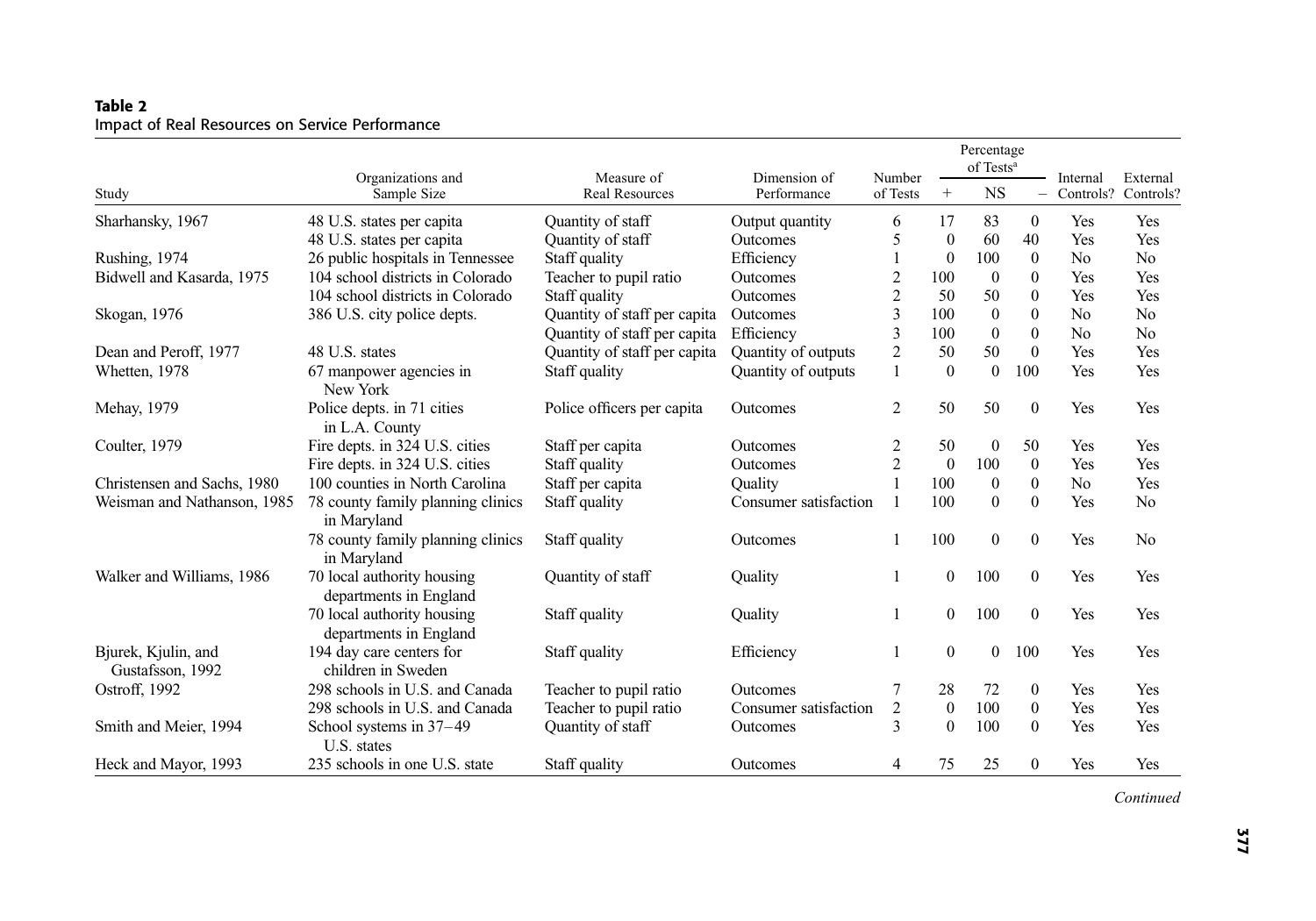|                                           | Organizations and                                                                                                      | Measure of                          | Dimension of       | Number   |              | Percentage<br>of Tests <sup>a</sup> |                | Internal       | External  |
|-------------------------------------------|------------------------------------------------------------------------------------------------------------------------|-------------------------------------|--------------------|----------|--------------|-------------------------------------|----------------|----------------|-----------|
| Study                                     | Sample Size                                                                                                            | <b>Real Resources</b>               | Performance        | of Tests | $^{+}$       | <b>NS</b>                           |                | Controls?      | Controls? |
| Staley and Blair, 1995                    | 266 school districts in Ohio                                                                                           | Staff quality                       | Outcomes           |          | 100          | $\mathbf{0}$                        | $\mathbf{0}$   | No             | Yes       |
|                                           |                                                                                                                        | Quantity of staff                   | Outcomes           |          | $\theta$     | 100                                 | $\theta$       | N <sub>0</sub> | Yes       |
| Arum, 1996                                | 51 U.S. states                                                                                                         | Teacher to pupil ratio              | <b>Outcomes</b>    |          | 100          | $\bf{0}$                            | $\theta$       | No             | Yes       |
| Meier and Keiser, 1996                    | 50 U.S. states                                                                                                         | Quantity of staff                   | Output quantity    |          | 50           | 50                                  | $\theta$       | Yes            | Yes       |
| Zigarelli, 1996                           | 1,100 schools in USA                                                                                                   | Staff quality                       | <b>Outcomes</b>    |          | 100          | $\mathbf{0}$                        | $\theta$       | Yes            | Yes       |
| Zanzig, 1997                              | 337 school districts in California                                                                                     | Staff quality                       | Outcomes           |          | 100          | $\bf{0}$                            | $\bf{0}$       | N <sub>o</sub> | Yes       |
| Bradley and Taylor, 1998                  | $1,307-1,580$ schools in England                                                                                       | Teacher to pupil ratio              | Outcomes           | 4        | 25           | 75                                  | $\theta$       | Yes            | Yes       |
|                                           |                                                                                                                        | Staff quality                       | <b>Outcomes</b>    | 4        | 25           | 75                                  | $\theta$       | Yes            | Yes       |
|                                           | 2,881 schools in England                                                                                               | Teacher to pupil ratio              | Change in Outcomes | 2        | 100          | $\mathbf{0}$                        | $\theta$       | Yes            | Yes       |
|                                           |                                                                                                                        | Staff quality                       | <b>Outcomes</b>    | 2        | $\theta$     | 100                                 | $\theta$       | Yes            | Yes       |
| Meier, Wrinkle, and<br>Polinard, 1999     | 527 schools districts in Texas                                                                                         | Staff quality                       | Outcomes           | 2        | $\theta$     | 100                                 | $\theta$       | N <sub>o</sub> | Yes       |
| Meier, Polinard, and<br>Wrinkle, 2000     | 1,000 school districts in Texas                                                                                        | Staff quality                       | Outcomes           |          | $\theta$     | 100                                 | $\Omega$       | Yes            | Yes       |
| Chakraborty, Biswas, and<br>Lewis, $2001$ | 40 school districts in Utah                                                                                            | Teacher to pupil ratio              | Outcomes           |          | $\theta$     | 100                                 | $\theta$       | No             | Yes       |
|                                           |                                                                                                                        | Staff quality                       | Outcomes           | 2        | $\mathbf{0}$ | 100                                 | $\theta$       | No             | Yes       |
| Bradley, Jones, and<br>Millington, 2001   | 2,657 schools in England                                                                                               | Teacher to pupil ratio              | Outcomes           | 6        | 33           | 50                                  | 17             | No             | Yes       |
|                                           | 2,657 schools in England                                                                                               | Change in teacher to<br>pupil ratio | Change in outcomes |          | 100          | $\mathbf{0}$                        | $\theta$       | No             | Yes       |
| Meier and O'Toole, 2001                   | 507 school districts in Texas                                                                                          | Staff quality                       | <b>Outcomes</b>    | 2        | 100          | $\overline{0}$                      | $\overline{0}$ | No             | Yes       |
|                                           | $^4$ Mean scores: +, weighted 34%, unweighted 46%; NS, weighted, 59%, unweighted, 41%; -, weighted 7%, unweighted, 7%. |                                     |                    |          |              |                                     |                |                |           |

#### **Table 2** (*continued*) Impact of Real Resources on Service Performance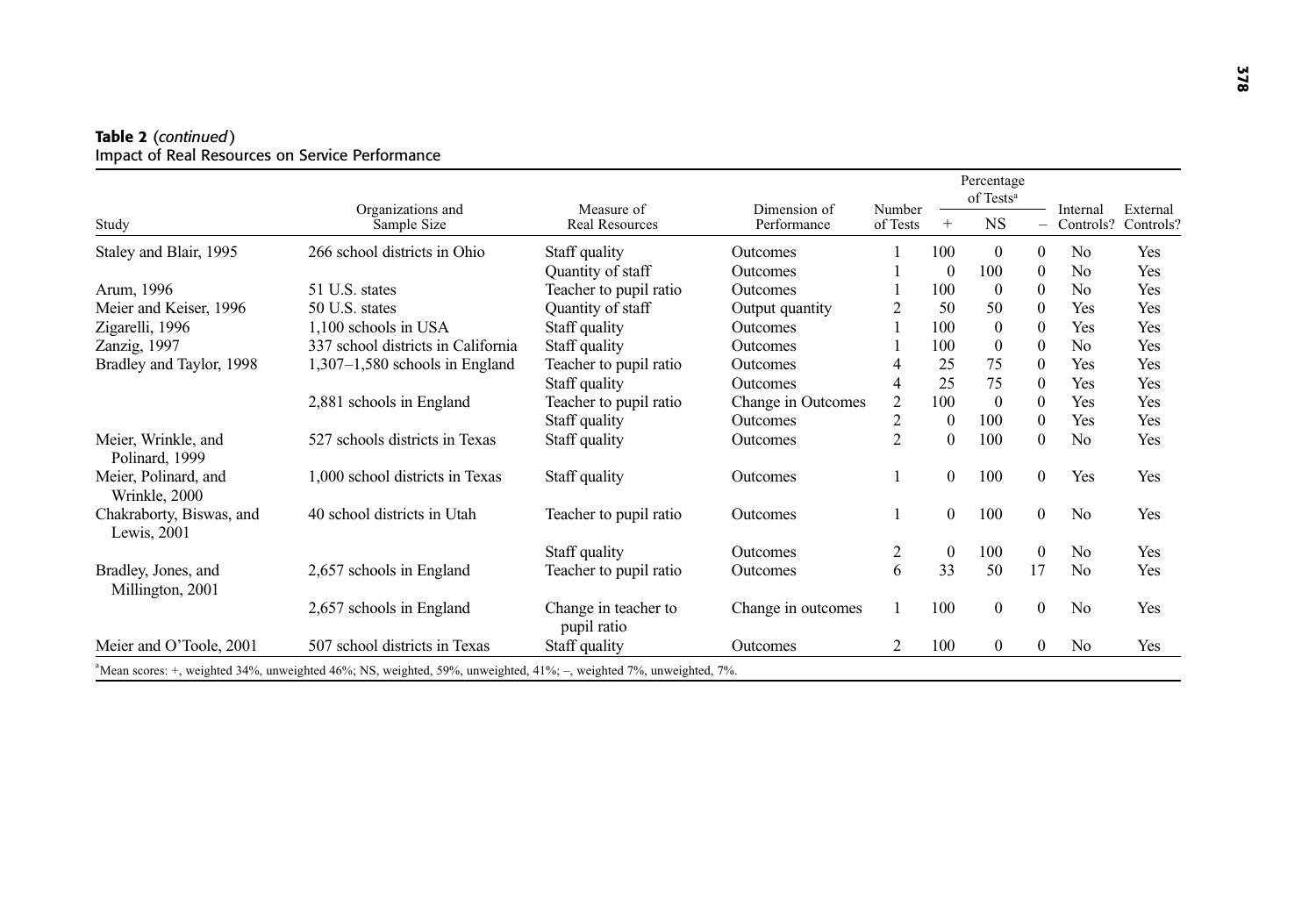#### **Figure 2** Indirect Effects Model of Financial Resources



service performance. This indirect effects model is illustrated in figure 2. The logic of this second model suggests that the correlation between the two links in the resource chain is positive (and probably strong) and that including measures of both in the same equation will reduce their statistical significance. Furthermore, the indirect effect of financial resources through real resources is missed completely. These issues need to be explored in further empirical work, but the safest interim judgment is that the existing evidence understates the positive effect of resources on service performance.

## **Regulation**

Only three empirical studies have examined the impact of regulation on public service performance (see table 3). Molnar and Rogers (1976) find that the number of regulatory bodies is associated with higher performance by development agencies. However, only the simple correlation between these variables is reported. Furthermore, the explanatory variable is a dichotomy (one or many higher bodies), so it is impossible to discern whether there are diminishing or eventually negative returns to regulation. The other two studies provide a mixture of positive, insignificant, and negative results for the tightness of regulatory constraints on university hospitals (D'Aunno, Hooijberg, and Munson 1991) and federal agencies (Wolf 1993). This pattern may be partly attributable to the organizations analyzed or to the measures of performance, but there are too few studies to disentangle these effects on their results. The evidence on regulatory arrangements is clearly sparse, weak, and incomplete. The biggest gap is that the impact of the nature and number of regulatory instruments is yet to be investigated. Existing empirical research provides very little basis for conclusions on whether regulatory reforms would lead to service improvement or to deterioration.

## **Market Structure**

The validity of this theoretical perspective has been investigated in eighteen studies (see table 4). Measures of competition include the number of suppliers in a local market (e.g., Bradley, Jones, and Millington 2001; Christensen and Sachs 1980; Staley and Blair 1995), the distribution of market shares (e.g., Borland and Howsen 1992; Grosskopf et al. 2001), rivalry between public and private suppliers (e.g., Arum 1996; Domberger, Hall, and Li 1995), and service managers' perceptions of the intensity of competition (D'Aunno, Hooijberg, and Munson 1991).

The evidence on the impact of competition on service performance is very mixed. The mean support score for a positive impact is 27 percent to 38 percent, and the score for a negative impact is 24 percent (weighted and unweighted). The effects of market structure do not vary systematically with whether competition is between public agencies or between public and private providers. Nor is competition consistently linked to any specific dimension of service performance (e.g., efficiency, quality, outcomes). Even studies that use similar measures of competition and performance for the same service report very different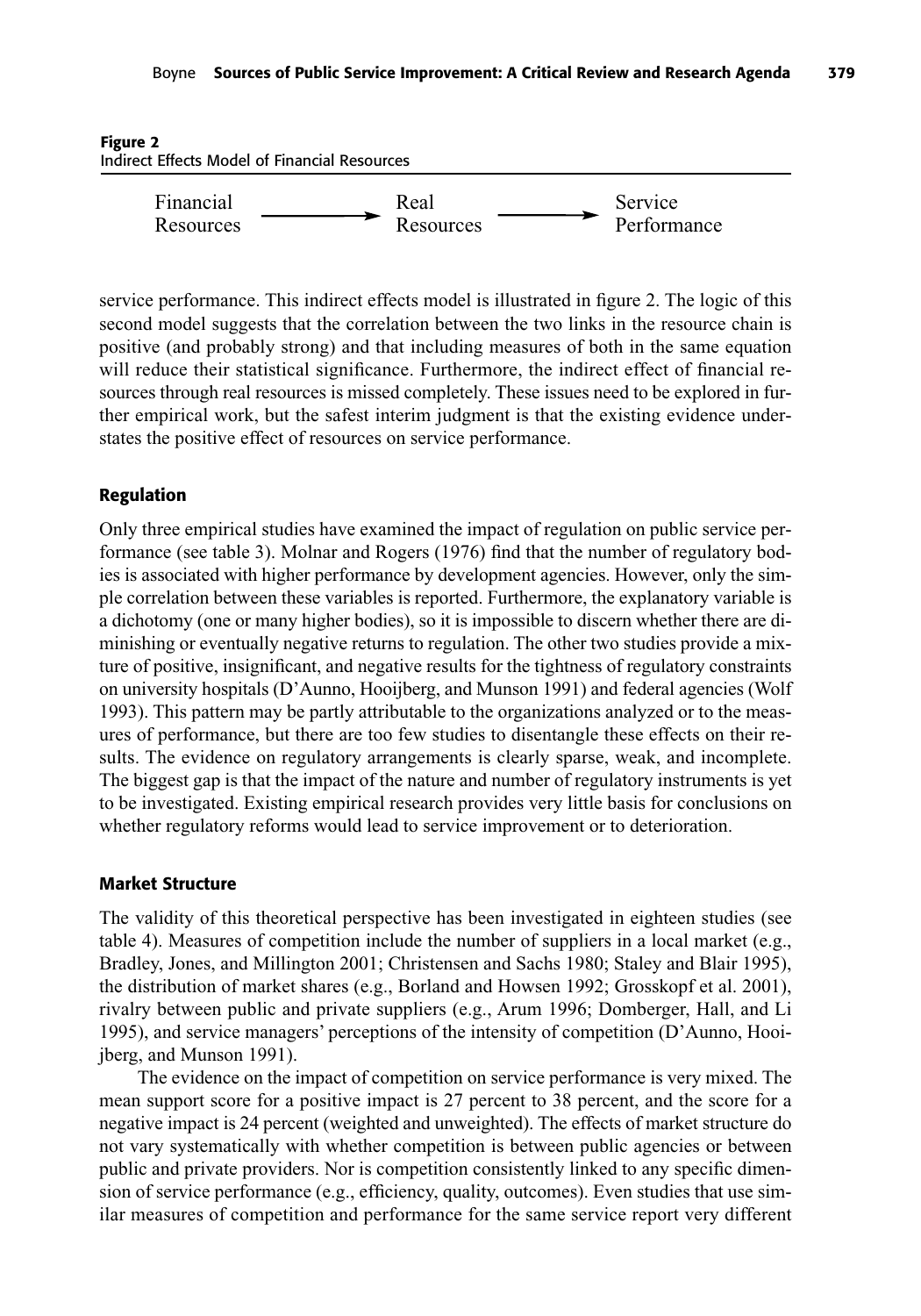## **Table 3**Impact of Regulation on Service Performance

|                                                 |                                                |                                |                             |                    | Percentage<br>of Tests |     |                          |          |                                 |
|-------------------------------------------------|------------------------------------------------|--------------------------------|-----------------------------|--------------------|------------------------|-----|--------------------------|----------|---------------------------------|
| Study                                           | Organizations and<br>Sample Size               | Measure of<br>Regulation       | Dimension of<br>Performance | Number<br>of Tests |                        | NS  | $\overline{\phantom{0}}$ | Internal | External<br>Controls? Controls? |
| Molnar and Rogers, 1976                         | 110 development agencies<br>in Iowa            | Number of regulatory<br>bodies | <b>Outcomes</b>             |                    | 100                    | 0   |                          | No       | N <sub>0</sub>                  |
| D'Aunno, Hooijberg, and<br><b>Munson</b> , 1991 | 35 state-owned university<br>hospitals in U.S. | Influence of<br>higher bodies  | Consumer satisfaction       |                    | 50                     | 50  |                          | Yes      | N <sub>0</sub>                  |
|                                                 | 35 state-owned university<br>hospitals in U.S. | Influence of<br>higher bodies  | Output quality              |                    |                        | 100 |                          | Yes      | N <sub>0</sub>                  |
| Wolf, 1993                                      | 44 U.S. federal agencies                       | Influence of higher bodies     | <b>Outcomes</b>             |                    |                        |     | 100                      | Yes      | N <sub>0</sub>                  |

## **Table 4**Impact of Market Structure on Service Performance

|                                                 | Organizations and                              | Measure of                                 | Dimension of             | Number         |          | Percentage<br>of Tests <sup>a</sup> |                          | Internal       | External       |
|-------------------------------------------------|------------------------------------------------|--------------------------------------------|--------------------------|----------------|----------|-------------------------------------|--------------------------|----------------|----------------|
| Study                                           | Sample Size                                    | Market Structure                           | Performance              | of Tests       |          | <b>NS</b>                           | $\overline{\phantom{0}}$ | Controls?      | Controls?      |
| Christensen and Sachs, 1980                     | 100 counties in North Carolina                 | Local government units<br>per county       | Output quality           |                | $\theta$ | 0                                   | 100                      | No             | Yes            |
| Choi, Allison, and<br><b>Munson</b> , 1985      | 44 state-owned hospitals in U.S.               | Number of hospitals<br>in local market     | Efficiency               |                | 100      | $\overline{0}$                      | $\overline{0}$           | Yes            | Yes            |
| D'Aunno, Hooijberg, and<br><b>Munson</b> , 1991 | 35 state-owned university<br>hospitals in U.S. | Managers' perceptions of<br>competition    | Consumer<br>satisfaction | $\overline{2}$ | $\theta$ | $\overline{0}$                      | 100                      | Yes            | No             |
|                                                 |                                                | Managers' perceptions of<br>competition    | Output quality           | 2              | $\theta$ | 100                                 | $\Omega$                 | Yes            | N <sub>0</sub> |
| Fowler and Walberg, 1991                        | 293 schools in New Jersey                      | Schools in school district                 | Outcomes                 | 16             | 6        | 31                                  | 63                       | No             | <b>Yes</b>     |
| Borland and Howsen, 1992                        | 170 school districts in Kentucky               | Dispersion of market shares                | Outcomes                 |                | $\Omega$ | 100                                 | $\Omega$                 | Yes            | N <sub>o</sub> |
| Couch, Shughart, and<br>Williams, 1993          | 100 counties in North Carolina                 | Percent children in<br>private schools     | Outcomes                 |                | 100      | $\theta$                            | $\Omega$                 | N <sub>0</sub> | Yes            |
| Wolf, 1993                                      | 44 U.S. federal agencies                       | Competition with other<br>federal agencies | Outcomes                 |                | 100      | $\overline{0}$                      | $\theta$                 | Yes            | No             |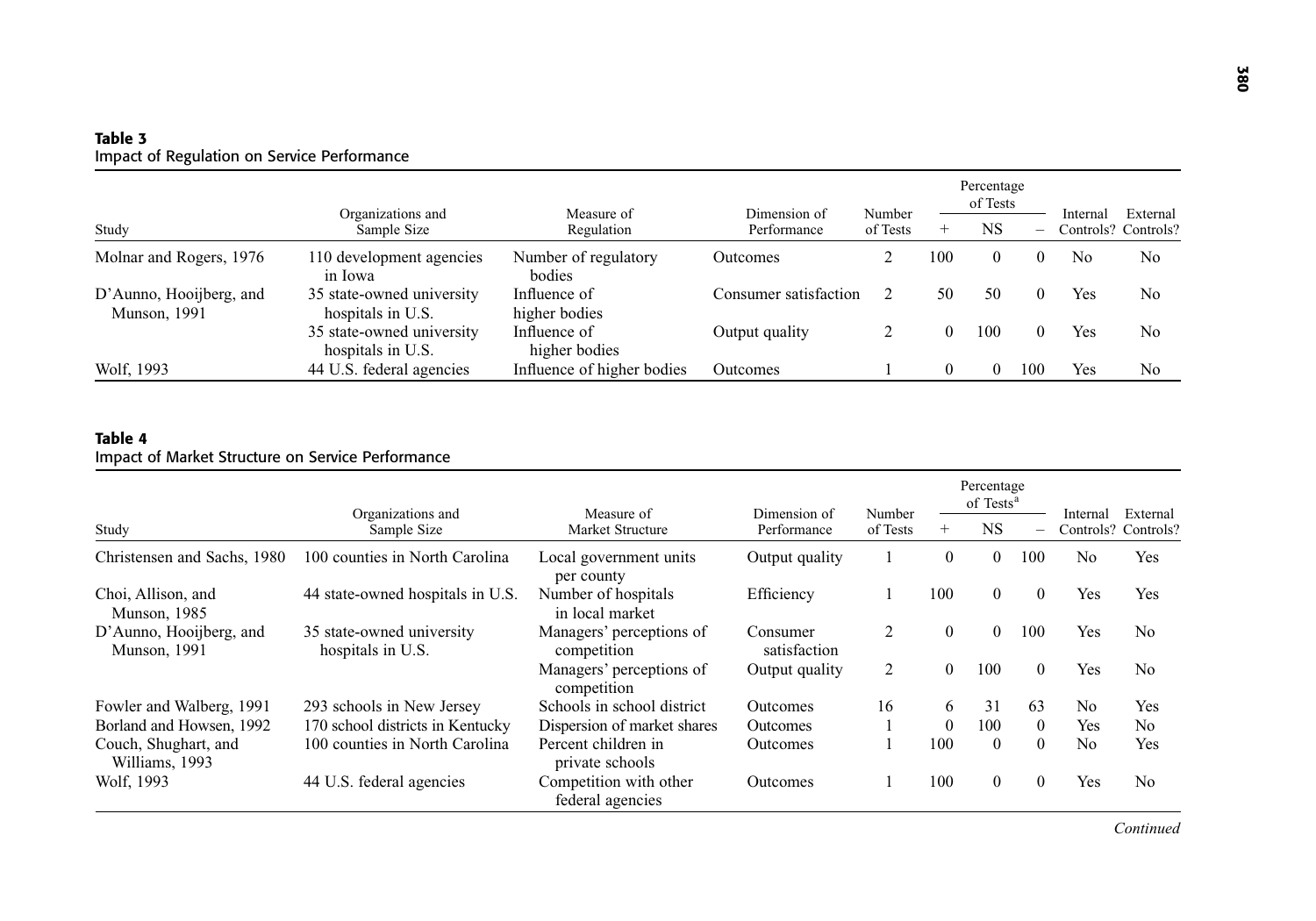### **Table 4** (*continued*) Impact of Market Structure on Service Performance

|                                         |                                                                                                                               |                                        |                             |                    |                | Percentage<br>of Tests <sup>a</sup> |                          |                |                                          |
|-----------------------------------------|-------------------------------------------------------------------------------------------------------------------------------|----------------------------------------|-----------------------------|--------------------|----------------|-------------------------------------|--------------------------|----------------|------------------------------------------|
| Study                                   | Organizations and<br>Sample Size                                                                                              | Measure of<br>Market Structure         | Dimension of<br>Performance | Number<br>of Tests | $^{+}$         | <b>NS</b>                           | $\overline{\phantom{0}}$ |                | Internal External<br>Controls? Controls? |
| Domberger, Hall, and<br>Li, 1995        | 61 public service contracts<br>in Australia                                                                                   | Competition for service<br>contracts   | Output quality              | $\overline{4}$     | 25             | 75                                  | $\Omega$                 | Yes            | N <sub>0</sub>                           |
|                                         |                                                                                                                               | Competition for service<br>contracts   | Efficiency                  | 4                  | 50             | 50                                  | $\Omega$                 | Yes            | N <sub>0</sub>                           |
| Newmark, 1995                           | 100 counties in North Carolina                                                                                                | Percent children in<br>private schools | Outcomes                    | 7                  | $\overline{0}$ | 100                                 | $\mathbf{0}$             | N <sub>0</sub> | Yes                                      |
| Ruggiero, Duncombe, and<br>Miner, 1995  | 636 school districts New York                                                                                                 | Percent children in<br>private schools | Value for money             | 6                  | $\Omega$       | 67                                  | 33                       | Yes            | Yes                                      |
| Staley and Blair, 1995                  | 266 school districts in Ohio                                                                                                  | Competition                            |                             |                    |                |                                     |                          |                |                                          |
|                                         |                                                                                                                               | Number of adjacent<br>districts        | <b>Outcomes</b>             | $\mathbf{1}$       | $\theta$       | 100                                 | $\theta$                 | N <sub>0</sub> | Yes                                      |
|                                         |                                                                                                                               | Outcomes in adjacent<br>districts      | Outcomes                    | 1                  | 100            | $\mathbf{0}$                        | $\theta$                 | N <sub>0</sub> | Yes                                      |
| Arum, 1996                              | 51 U.S. states                                                                                                                | Percent children in<br>private schools | Outcomes                    | 1                  | 100            | $\overline{0}$                      | $\mathbf{0}$             | N <sub>0</sub> | Yes                                      |
| Duncombe, Miner, and<br>Ruggiero, 1997  | 585 school districts in New York                                                                                              | Percent pupils in<br>private schools   | Value for money             | $\mathbf{1}$       | $\theta$       | $\theta$                            | 100                      | Yes            | Yes                                      |
|                                         |                                                                                                                               | Number schools in<br>district          |                             |                    | $\theta$       | 100                                 | $\theta$                 | Yes            | Yes                                      |
| Zanzig, 1997                            | 337 school districts in California                                                                                            | Number school districts<br>in county   | Outcomes                    | 1                  | 100            | $\boldsymbol{0}$                    | $\Omega$                 | N <sub>0</sub> | Yes                                      |
|                                         |                                                                                                                               | Dispersion of market shares            |                             | 1                  | $\mathbf{0}$   | 100                                 | $\mathbf{0}$             | No             | Yes                                      |
|                                         |                                                                                                                               | Percent children in<br>private schools |                             |                    | $\Omega$       | $\mathbf{0}$                        | 100                      | N <sub>0</sub> | Yes                                      |
| Dee, 1998                               | 4,488 school districts in U.S.                                                                                                | Percent children in<br>private schools | Outcomes                    | 1                  | 100            | $\mathbf{0}$                        | $\Omega$                 | N <sub>0</sub> | Yes                                      |
| Grosskopf et al., 2001                  | 302 school districts in Texas                                                                                                 | Dispersion of market shares            | Outcomes                    | 4                  | 50             | $\mathbf{0}$                        | 50                       | N <sub>0</sub> | Yes                                      |
| Bradley, Jones, and<br>Millington, 2001 | 2,657 schools in England                                                                                                      | Schools in local market                | Outcomes                    | 54                 | 30             | 54                                  | 16                       | N <sub>0</sub> | Yes                                      |
|                                         |                                                                                                                               | Schools in local market                | Change in outcomes          | 9                  | 44             | 45                                  | 11                       | N <sub>0</sub> | Yes                                      |
|                                         | <sup>a</sup> Mean scores: +, weighted 27%, unweighted 38%; NS, weighted 49%, unweighted 38%; -, weighted 24%, unweighted 24%. |                                        |                             |                    |                |                                     |                          |                |                                          |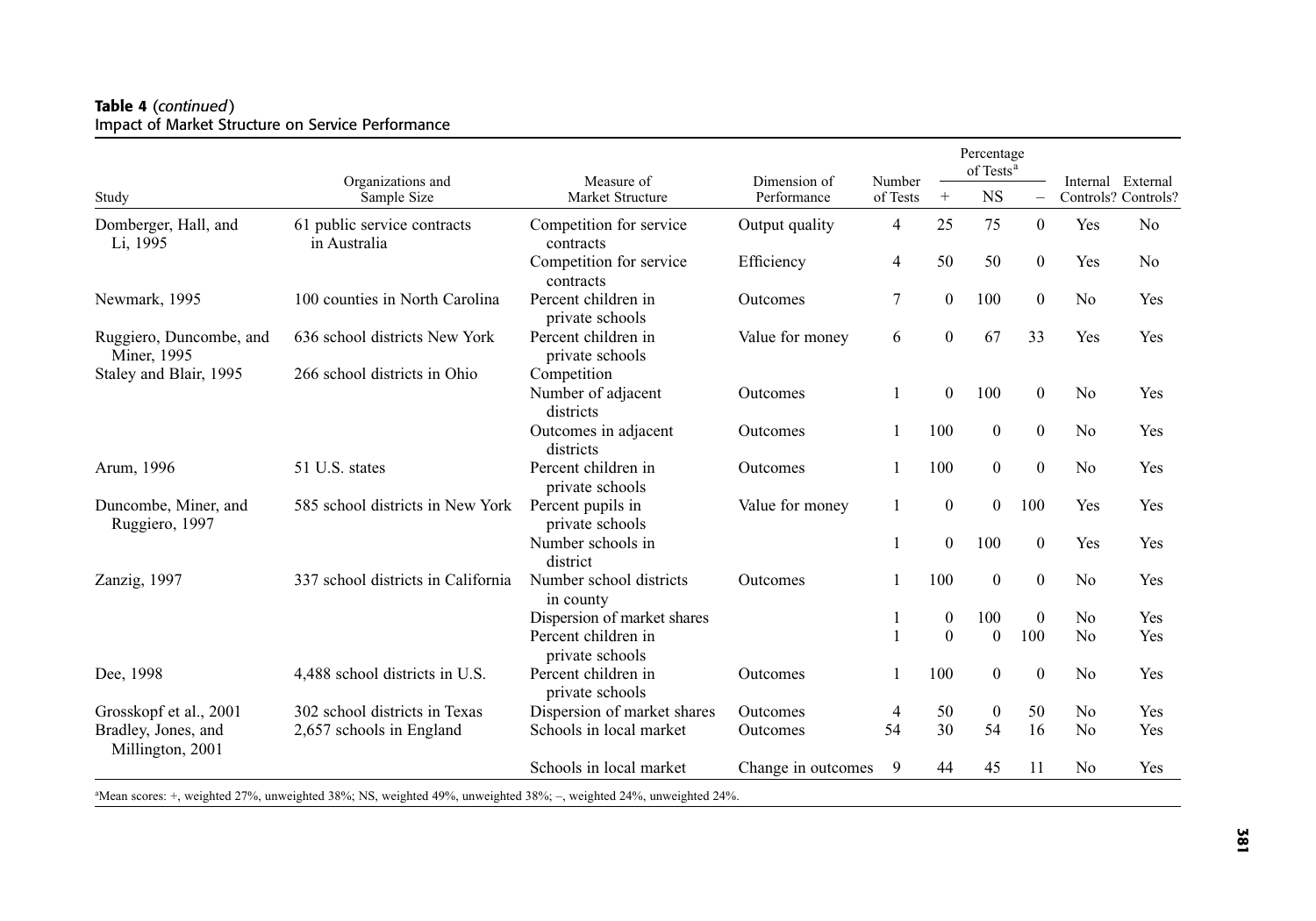results. For example, Couch, Shughart, and Williams (1993) find that the percentage of children in private schools is positively related to exam performance in U.S. public schools, whereas Zanzig (1997) finds that this relationship is negative. The distribution of the test results between positive and negative coefficients flatly contradicts arguments that competition is uniformly good or bad for public services. Rather the evidence is closer to a contingency view of the benefits and costs of competition. However, existing studies provide little insight on the external or internal characteristics of public service organizations that moderate the impact of competition.

## **Organization**

The impact of organizational structure on service performance has been tested in ten studies (see table 5). The measures of internal structure are the formalization of procedures, centralization of power and span of control. The evidence is sparse, but there is consistent support for a positive relationship between centralization and service performance (whether the latter variable is measured as output quantity, efficiency or outcomes). This is enough to cast a small doubt on the fashion for decentralization within public service organizations in recent years, although the number of tests is far from sufficient to call for a reversal of this trend. In contrast, only one of the four studies of formalization finds a positive effect on performance (the other results are all statistically insignificant). This pattern in the evidence may be attributable to differences across the environmental context of the sample organizations, but this issue has not been explored in the empirical studies.

Support for the argument that external aspects of organizational structure make a positive difference to service performance is generally weak (see table 5). Service contracting<sup>2</sup> is found to have an insignificant effect on the efficiency of hospitals (Alexander and Rundell 1985) and the efficiency and service quality of public transit agencies (Perry and Babitsky 1986), a negative effect on the outcomes achieved by police departments (Mehay 1979), and an insignificant or negative effect on school outcomes (O'Toole and Meier 2002b). There is slightly more evidence that characteristics of networks significantly influence public services. Whetten (1978) finds that the outputs produced by manpower agencies are positively related to the size of the network in which they operate (but not to the level of cooperation within the network); Meier and O'Toole (2001) find that educational outcomes are better if school districts have more frequent contact with other bodies. To the extent that these fragments of evidence allow any conclusion, it is that networks rather than contracts are associated with higher service performance.

The results of eighteen studies that have tested for a linear relationship between organizational size and performance are summarized in table 6. The measures of size include population, number of staff, capacity (number of hospital beds), and number of service users (school pupils). The results offer little comfort to the advocates of large or small organizations: around two-thirds of the size coefficients are insignificant, and the percentages of positive and negative results do not differ greatly (weighted mean scores of 17 percent and 14 percent, respectively). Furthermore the impact of size does not appear to be linked systematically to type of service (e.g., schools) or specific dimensions of performance (e.g., output quantity or outcomes).

Economic theory suggests that the benefits of organizational growth will eventually

<sup>2</sup> It should be noted here that although there are many empirical studies of service contracting, almost all of them focus on expenditure rather than performance (Boyne 1998).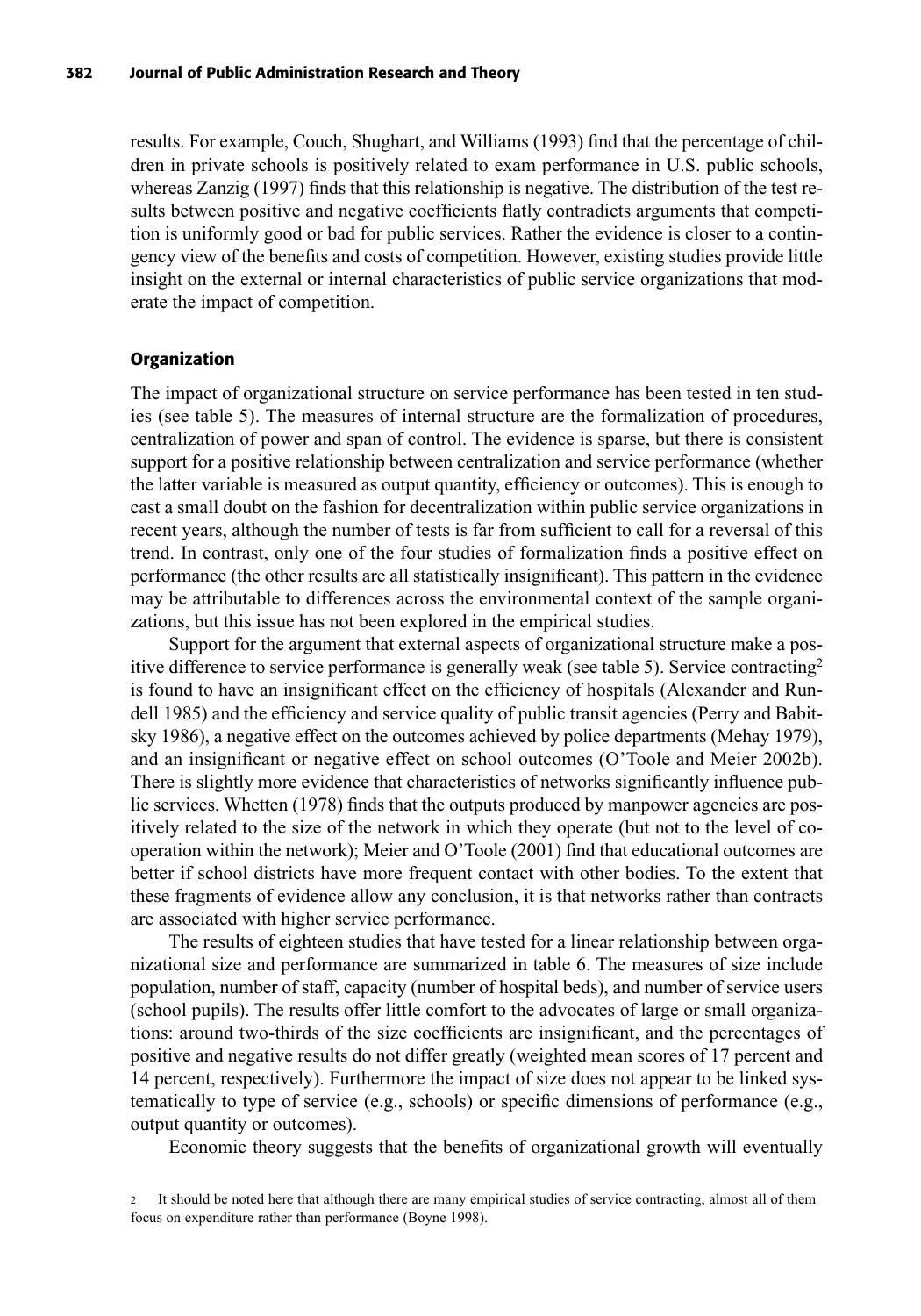# **Table 5**Impact of Organizational Structure on Service Performance

|                             |                                           |                                           |                             |                    |              | Percentage<br>of Tests <sup>a</sup> |                  |                |                                 |
|-----------------------------|-------------------------------------------|-------------------------------------------|-----------------------------|--------------------|--------------|-------------------------------------|------------------|----------------|---------------------------------|
| Study                       | Organizations and<br>Sample Size          | Measure of<br><b>Strategy Content</b>     | Dimension of<br>Performance | Number<br>of Tests | $^{+}$       | <b>NS</b>                           |                  | Internal       | External<br>Controls? Controls? |
| Whetten, 1978               | 67 manpower agencies in New York          | Internal organization:                    |                             |                    |              |                                     |                  |                |                                 |
|                             |                                           | (a) formalization                         | Quantity of outputs         |                    | 100          | $\boldsymbol{0}$                    | $\boldsymbol{0}$ | Yes            | Yes                             |
|                             |                                           | (b) centralization                        | Quantity of outputs         |                    | 100          | $\theta$                            | $\theta$         | Yes            | Yes                             |
|                             |                                           | External organization:                    |                             |                    |              |                                     |                  |                |                                 |
|                             |                                           | (a) size of network                       | Quantity of outputs         |                    | 100          | $\mathbf{0}$                        | $\boldsymbol{0}$ | Yes            | Yes                             |
|                             |                                           | (b) cooperation within                    | Quantity of outputs         | $\mathbf{1}$       | $\theta$     | 100                                 | $\theta$         | Yes            | Yes                             |
|                             |                                           | network                                   |                             |                    |              |                                     |                  |                |                                 |
| Mehay, 1979                 | Police depts. in 71 cities in L.A. County | External organization:                    |                             |                    |              |                                     |                  |                |                                 |
|                             |                                           | service contracting                       | <b>Outcomes</b>             | $\overline{2}$     | $\mathbf{0}$ | $\mathbf{0}$                        | 100              | Yes            | Yes                             |
| Glisson and Martin, 1980    | 30 organizations in one U.S. city         | Internal organization:                    |                             |                    |              |                                     |                  |                |                                 |
|                             |                                           | (a) formalization                         | Efficiency                  |                    | $\theta$     | 100                                 | $\theta$         | Yes            | N <sub>0</sub>                  |
|                             |                                           | (b) centralization                        | Efficiency                  | -1                 | 100          | $\theta$                            | $\theta$         | Yes            | N <sub>0</sub>                  |
| Alexander and Rundell, 1985 | 276 public hospitals in U.S.              | External organization:                    |                             |                    |              |                                     |                  |                |                                 |
|                             |                                           | contract management                       | Efficiency                  | 1                  | $\theta$     | 100                                 | $\theta$         | Yes            | Yes                             |
| Perry and Babitsky, 1986    | 249 public transit agencies in U.S.       | <b>External Organization:</b>             |                             |                    |              |                                     |                  |                |                                 |
|                             |                                           | contract management                       | Efficiency                  | 6                  | $\mathbf{0}$ | 100                                 | $\Omega$         | Yes            | N <sub>0</sub>                  |
|                             |                                           |                                           | Quality                     | $\overline{2}$     | $\theta$     | 100                                 | $\theta$         | Yes            | N <sub>0</sub>                  |
| Lan and Rainey, 1992        | 17 public organizations in New York       | Internal organization                     |                             |                    |              |                                     |                  |                |                                 |
|                             |                                           | formalization                             | Outcomes                    | 1                  | $\theta$     | 100                                 | $\theta$         | Yes            | N <sub>0</sub>                  |
| Wolf, 1993                  | 44 U.S. federal agencies                  | Internal organization:                    |                             |                    |              |                                     |                  |                |                                 |
|                             |                                           | (a) formalization                         | <b>Outcomes</b>             |                    | $\theta$     | 100                                 | $\Omega$         | Yes            | N <sub>0</sub>                  |
|                             |                                           | (b) centralization                        | Outcomes                    |                    | 100          | $\mathbf{0}$                        | $\theta$         | Yes            | N <sub>0</sub>                  |
| Meier and Bohte, 2000       | 678 school districts in Texas             | Internal organization:                    |                             |                    |              |                                     |                  |                |                                 |
|                             |                                           | span of control                           | Outcomes                    | 2                  | 100          | $\overline{0}$                      | $\theta$         | Yes            | Yes                             |
| Meier and O'Toole, 2001     | 507 school districts in Texas             | External organization:                    |                             |                    |              |                                     |                  |                |                                 |
|                             |                                           | frequency of contact with<br>other bodies | Outcomes                    |                    | 100          | $\overline{0}$                      | $\theta$         | N <sub>0</sub> | Yes                             |
| O'Toole and Meier, 2002b    | 507 school districts in Texas             | External organization:                    |                             |                    |              |                                     |                  |                |                                 |
|                             |                                           | service contracting                       | Outcomes                    | 2                  | $\theta$     | 50                                  | 50               | Yes            | Yes                             |

<sup>a</sup>Mean scores (internal structure): +, weighted 57%, unweighted 62%; NS, weighted 43%, unweighted 38%; -, weighted 0, unweighted 0. Mean scores (external structure): +, weighted 12%, unweighted 25%; NS, weighted 81%, unweighted 56%; –, weighted 8%, unweighted 19%.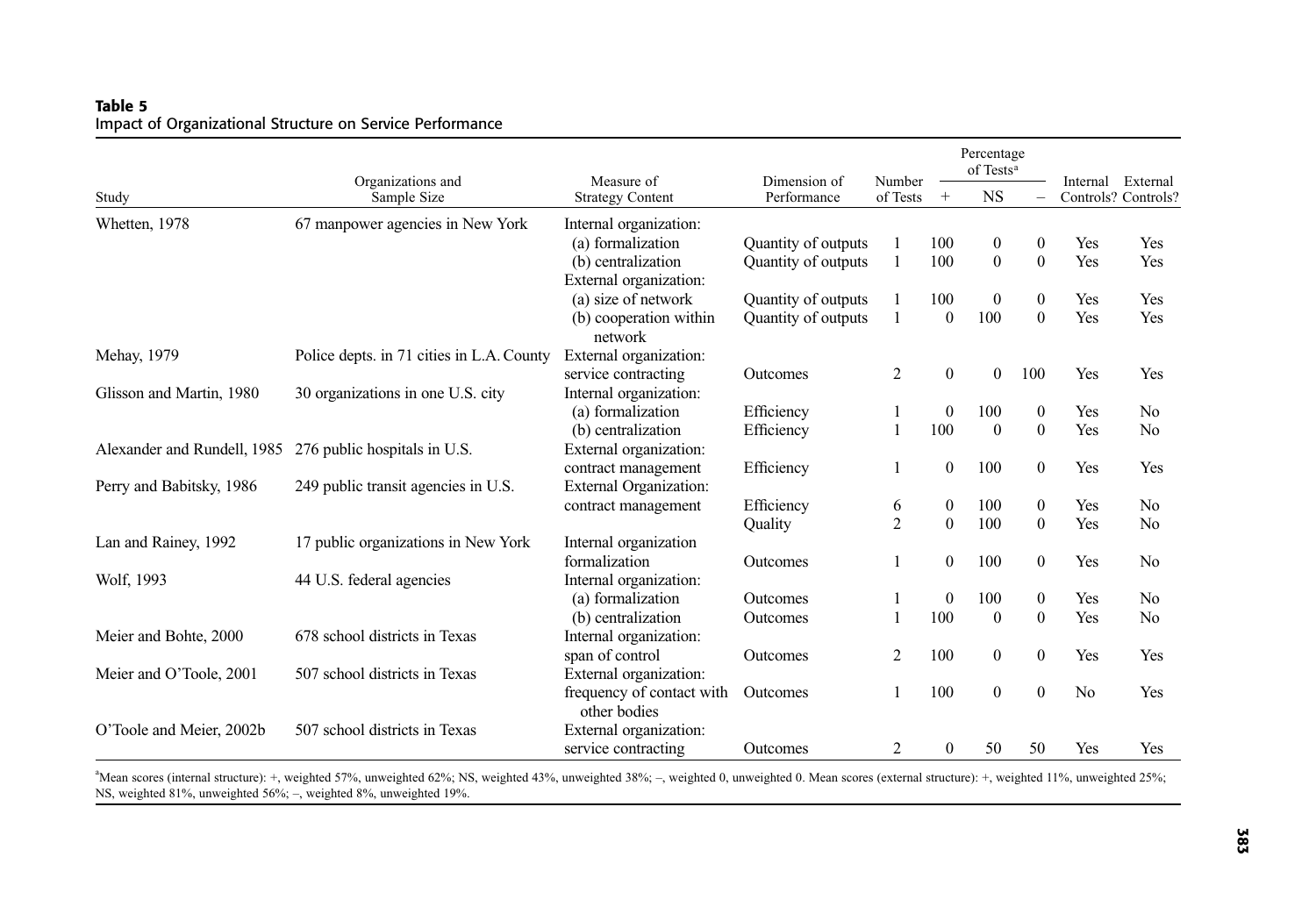## **Table 6**Tests for Linear Effect of Size on Service Performance

|                                         |                                                                                                                             |                         |                             |                    |              | Percentage<br>of Tests <sup>a</sup> |                   |                |                                 |
|-----------------------------------------|-----------------------------------------------------------------------------------------------------------------------------|-------------------------|-----------------------------|--------------------|--------------|-------------------------------------|-------------------|----------------|---------------------------------|
| Study                                   | Organizations and<br>Sample Size                                                                                            | Measure of Size         | Dimension of<br>Performance | Number<br>of Tests | $^{+}$       | <b>NS</b>                           | $\qquad \qquad -$ | Internal       | External<br>Controls? Controls? |
| Sharhansky, 1967                        | 48 U.S. states                                                                                                              | Population              | Output quantity             | 6                  | $\theta$     | 67                                  | 33                | Yes            | Yes                             |
|                                         |                                                                                                                             |                         | <b>Outcomes</b>             | 5                  | $\theta$     | 60                                  | 40                | <b>Yes</b>     | Yes                             |
| Bidwell and Kasarda, 1975               | 104 school districts in Colorado                                                                                            | Pupils                  | <b>Outcomes</b>             | 2                  | $\theta$     | 100                                 | $\mathbf{0}$      | Yes            | Yes                             |
| Dean and Peroff, 1977                   | 48 U.S. states                                                                                                              | Population              | Output quantity             | $\overline{c}$     | $\theta$     | 100                                 | $\mathbf{0}$      | Yes            | Yes                             |
| Whetten, 1978                           | 67 manpower agencies in New York                                                                                            | Number of staff         | Output quantity             | 1                  | 100          | $\mathbf{0}$                        | $\mathbf{0}$      | Yes            | Yes                             |
| Christensen and Sachs, 1980             | 100 counties in North Carolina                                                                                              | Number of staff         | Output quality              | 1                  | 100          | $\mathbf{0}$                        | $\theta$          | N <sub>0</sub> | Yes                             |
| Glisson and Martin, 1980                | 30 organizations in one U.S. city                                                                                           | Number of staff         | Efficiency                  | 1                  | 100          | $\mathbf{0}$                        | $\mathbf{0}$      | Yes            | N <sub>0</sub>                  |
| Lovrich, 1985                           | Unspecified number of U.S. cities                                                                                           | Number of staff         | Output quality              | $\overline{c}$     | $\mathbf{0}$ | 100                                 | $\mathbf{0}$      | N <sub>0</sub> | Yes                             |
| Walker and Williams, 1986               | 70 local authority housing<br>departments in England                                                                        | Population              | Output quality              | 1                  | $\theta$     | 100                                 | $\theta$          | Yes            | Yes                             |
| D'Aunno, Hooijberg, and<br>Munson, 1991 | 35 state-owned university hospitals<br>in U.S.                                                                              | Number of hospital beds | Consumer<br>satisfaction    | 2                  | $\mathbf{0}$ | 100                                 | $\mathbf{0}$      | Yes            | N <sub>0</sub>                  |
|                                         |                                                                                                                             | Number of hospital beds | Output quality              | $\overline{c}$     | $\mathbf{0}$ | 100                                 | $\mathbf{0}$      | <b>Yes</b>     | N <sub>0</sub>                  |
| Fowler and Walberg, 1991                | 293 schools in New Jersey                                                                                                   | Pupils                  | Outcomes                    | 16                 | $\mathbf{0}$ | 64                                  | 36                | N <sub>0</sub> | Yes                             |
| Lan and Rainey, 1992                    | 17 public organizations in New York                                                                                         | Number of staff         | <b>Outcomes</b>             | 1                  | $\Omega$     | 100                                 | $\mathbf{0}$      | Yes            | No                              |
| Heck and Mayor, 1993                    | 235 schools in one U.S. state                                                                                               | School size             | <b>Outcomes</b>             | 4                  | $\theta$     | 25                                  | 75                | Yes            | Yes                             |
| Midwinter and<br>McVicar, 1993          | 155 local authority library depts.<br>in Great Britain                                                                      | Population              | Output quantity             | 6                  | $\Omega$     | 100                                 | $\theta$          | N <sub>0</sub> | N <sub>0</sub>                  |
|                                         |                                                                                                                             |                         | Output quality              | 14                 | 21           | 65                                  | 14                | No             | No                              |
| Luyten, 1994                            | 58 U.S. schools, 95 Swedish schools,<br>228 Dutch schools                                                                   | School size             | <b>Outcomes</b>             | 5                  | $\Omega$     | 100                                 | $\theta$          | N <sub>0</sub> | Yes                             |
| Smith and Meier, 1994                   | School systems in 37–49 U.S. states                                                                                         | School size             | <b>Outcomes</b>             | 3                  | 33           | 33                                  | 33                | Yes            | Yes                             |
| Ruggiero, Duncombe, and<br>Miner, 1995  | 636 school districts in New York                                                                                            | School size             | Value for money             | 6                  | 17           | 83                                  | $\mathbf{0}$      | Yes            | Yes                             |
| Duncombe, Miner, and<br>Ruggiero, 1997  | 585 school districts in New York                                                                                            | School size             | Value for money             | $\mathbf{1}$       | $\theta$     | 100                                 | $\theta$          | Yes            | Yes                             |
| Bradley, Jones, and<br>Millington, 2001 | 2,657 schools in England                                                                                                    | School size             | Outcomes                    | 6                  | 100          | $\mathbf{0}$                        | $\theta$          | N <sub>0</sub> | Yes                             |
|                                         |                                                                                                                             | Change in school size   | Change in outcomes          | -1                 | 100          | $\theta$                            | $\theta$          | N <sub>0</sub> | Yes                             |
|                                         | $^4$ Mean scores: $+$ , weighted 17%, unweighted 26%; NS, weighted 69%, unweighted 63%; $-$ , weighted 14%, unweighted 11%. |                         |                             |                    |              |                                     |                   |                |                                 |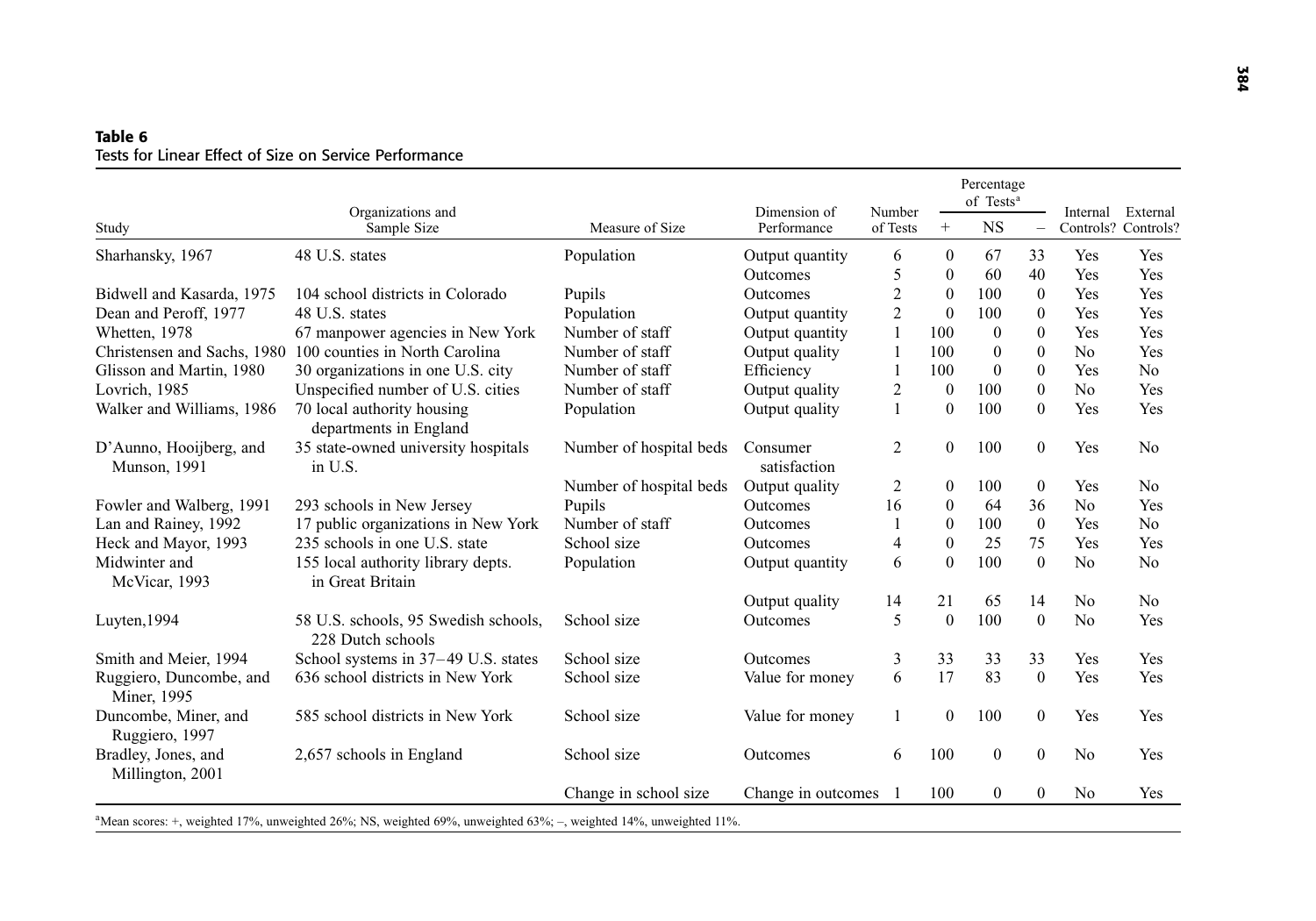be offset by costs such as managerial overheads and bureaucratic rigidity (Boyne 1996b). The results of five studies that have explored the nonlinear relationship between size and performance are summarized in table 7. These have produced a greater percentage of significant results than studies that have examined only linear size effects, which suggests that further tests should include quadratic terms (or other equivalent procedures). Although a majority of the tests reported in table 7 are consistent with a nonlinear impact of organizational size, the pattern in the evidence is complex: almost as many tests indicate that performance at first falls with size and then eventually rises as indicate the reverse. The critical thresholds at which service performance begins to improve (or deteriorate) are also unclear. Thus whether reformers are better advised to break up large public agencies or amalgamate small ones remains obscure.

#### **Management**

Measures of various aspects of management have been included in eleven empirical studies (see table 8). Although the body of evidence is small and incomplete, it suggests that managerial variables make a difference to service performance. Indeed, this theoretical perspective on service performance receives stronger support than the other four that have already been discussed. The support score for a positive effect of management is 55 percent to 60 percent (whereas that for a negative effect is only 8 percent to 9 percent).

The impact of HRM has been analyzed in eight studies. The measures include staff satisfaction, performance-related pay, personnel stability, job security, staff morale, and job security. It is difficult to generalize from the evidence because the measures are so diverse, but the tests suggest that soft HRM aspects (satisfaction, morale) are more important than hard aspects (job security, performance-related pay). Evidence on other management variables is even sparser. Nevertheless, the four studies of leadership find positive results (Brewer and Selden 2000; Meier and O'Toole 2002a; Wolf 1993; Zigarelli 1996) as do the two studies of organizational culture (Brewer and Selden 2000; Zigarelli 1996). The only test of strategy content suggests that prospectors achieve better outcomes (Wolf 1993), whereas the extent of strategic planning makes only a marginal difference to various dimensions of service performance (Boyne and Gould-Williams 2003).

These strands of evidence are enough to justify far more sustained and comprehensive research on the impact of management on public services. The statistical results are consistent with the view that management matters, HRM, organizational culture, leadership, and strategy content may be important solutions to the problems of public service performance. Furthermore the impact of these variables on performance in the private sector has been researched widely, so there is a substantial theoretical and methodological base for further work on the public sector (see, e.g., articles in *Academy of Management Journal, Administrative Science Quarterly*, and *Strategic Management Journal*).

#### **Summary and Research Agenda**

The quantity of current knowledge on the determinants of public service performance is summarized in table 9. This table shows the number of studies that have tested the relationship between one or more of the explanatory variables and at least one dimension of service performance. The major point that emerges from this summary is simply the paucity of existing evidence. Twenty of the fifty-six boxes are completely empty, and an additional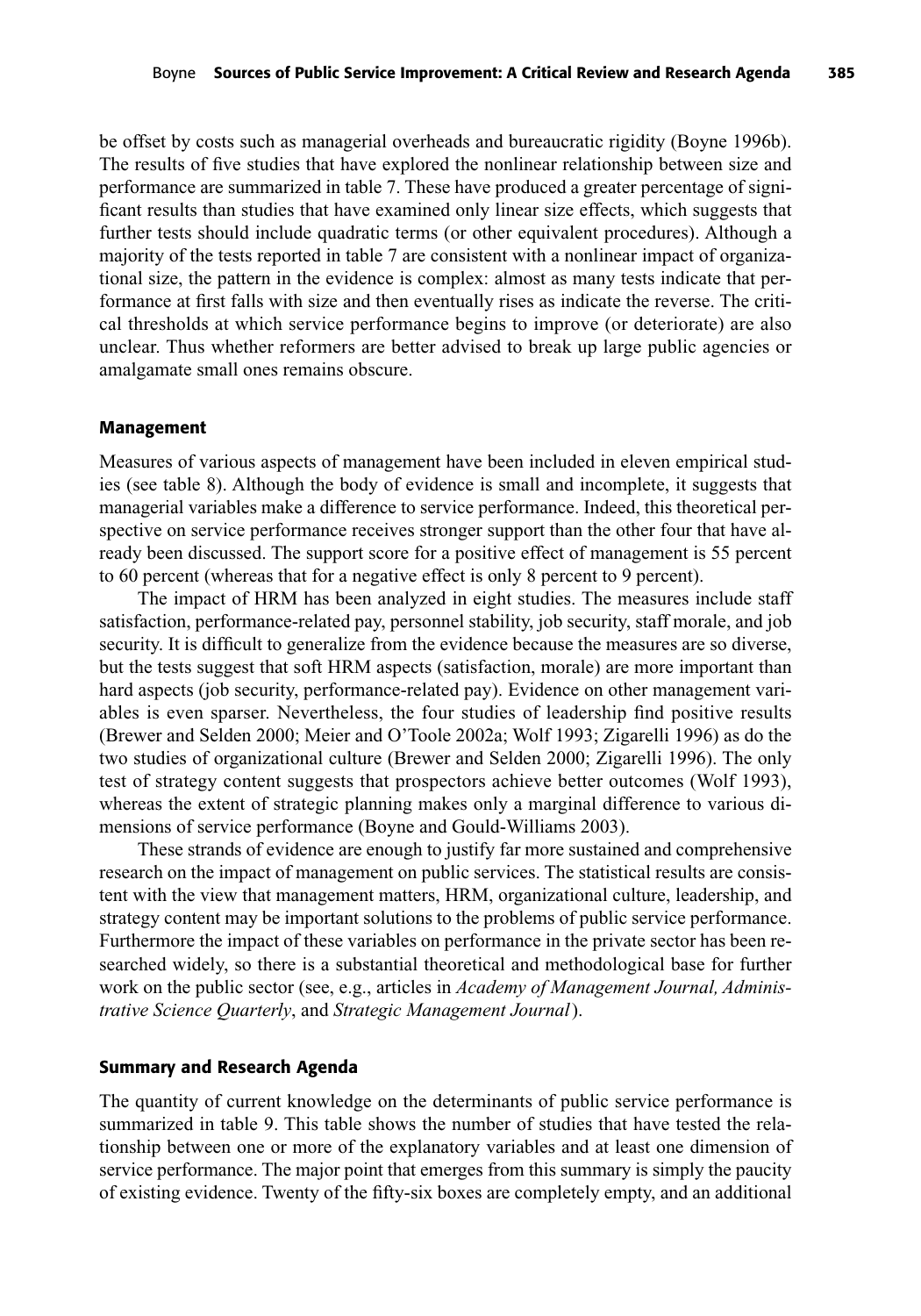|                                    | Organizations and                        |                                          | Dimension of       | Number   | Percentage<br>of Tests <sup>a</sup> |                |              | Internal            | External |
|------------------------------------|------------------------------------------|------------------------------------------|--------------------|----------|-------------------------------------|----------------|--------------|---------------------|----------|
| Study                              | Sample Size                              | Measure of Size                          | Performance        | of Tests | $^+$                                | <b>NS</b>      |              | Controls? Controls? |          |
| Boyne, 1996a                       | $105 - 400$ local authorities in England | Absolute quantity of<br>service outputs: |                    |          |                                     |                |              | N <sub>0</sub>      | Yes      |
|                                    |                                          | size                                     | Quality            | 10       | 10                                  | 50             | 40           |                     |          |
|                                    |                                          | size <sup>2</sup>                        |                    | 10       | 60                                  | 30             | 10           |                     |          |
|                                    |                                          | size                                     | Efficiency         | 3        | 33                                  | $\mathbf{0}$   | 67           |                     |          |
|                                    |                                          | size <sup>2</sup>                        |                    | 3        | 67                                  | $\mathbf{0}$   | 33           |                     |          |
| Ferrier and Valdmanis, 1996        | 219 public hospitals in U.S.             | Number of hospital<br>patients:          | Efficiency         |          |                                     |                |              | Yes                 | Yes      |
|                                    |                                          | size                                     |                    | 4        | 50                                  | 25             | 25           |                     |          |
|                                    |                                          | size <sup>2</sup>                        |                    | 4        | 25                                  | 25             | 50           |                     |          |
| Bradley and Taylor, 1998           | $1,307-1,580$ schools in England         | School size:                             |                    |          |                                     |                |              | Yes                 | Yes      |
|                                    |                                          | pupils                                   | Outcomes           | 4        | 100                                 | $\overline{0}$ | $\mathbf{0}$ |                     |          |
|                                    |                                          | pupils <sup>2</sup>                      |                    | 4        | $\theta$                            | $\overline{0}$ | 100          |                     |          |
|                                    | 2,881 schools in England                 | pupils                                   | Change in outcomes | 2        | 100                                 | $\mathbf{0}$   | $\bf{0}$     |                     |          |
|                                    |                                          | pupils <sup>2</sup>                      |                    | 2        | $\theta$                            | 100            | $\theta$     |                     |          |
| Kirjavainen and<br>Loikannen, 1998 | 291 schools in Finland                   | School size:                             | Outcomes           |          |                                     |                |              |                     |          |
|                                    |                                          | pupils                                   |                    |          | $\theta$                            | 100            | $\theta$     | N <sub>0</sub>      | Yes      |
|                                    |                                          | pupils <sup>2</sup>                      |                    |          | $\mathbf{0}$                        | 100            | $\theta$     | N <sub>0</sub>      | Yes      |
| Meier and Bohte, 2000              | 678 school districts in Texas            | School size:                             | Outcomes           |          |                                     |                |              |                     |          |
|                                    |                                          | pupils                                   |                    |          | $\mathbf{0}$                        | $\theta$       | 100          | Yes                 | Yes      |
|                                    |                                          | pupils <sup>2</sup>                      |                    |          | 100                                 | $\mathbf{0}$   | $\theta$     | Yes                 | Yes      |

## **Table 7**Tests for Nonlinear Effect of Size on Service Performance

<sup>a</sup>Mean scores (size): +, weighted 40%, unweighted 42%; NS, weighted 30%, unweighted 25%; -, weighted 30%, unweighted 33%. Mean scores (size<sup>2</sup>): +, weighted 35%, unweighted 36%; NS, weighted 32%, unweighted 36%; –, weighted 32%, unweighted 28%.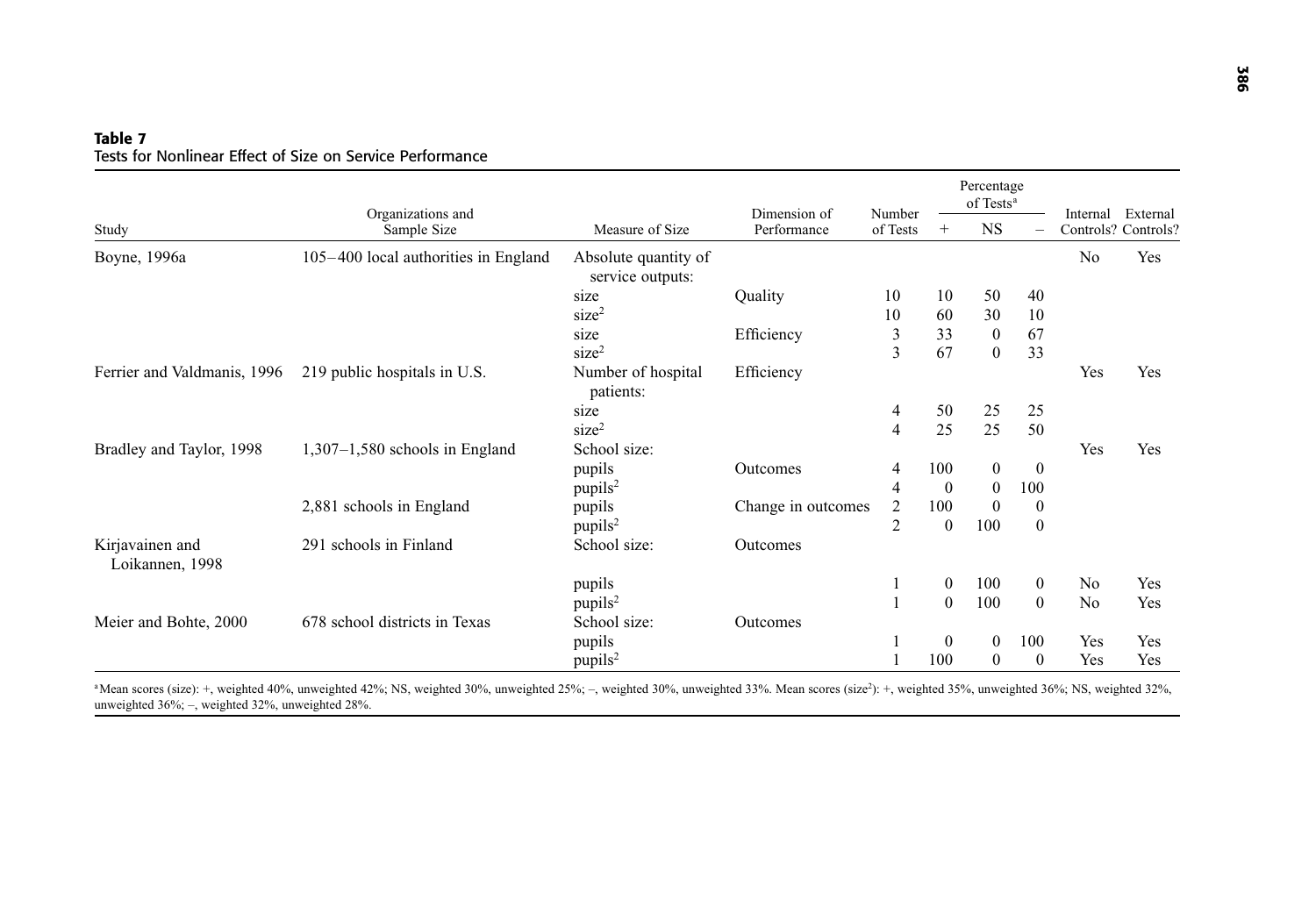### **Table 8**Tests of Management on Service Performance

|                                            |                                                  |                                            |                               |                    |              | Percentage<br>of Tests <sup>a</sup> |                |            | External            |
|--------------------------------------------|--------------------------------------------------|--------------------------------------------|-------------------------------|--------------------|--------------|-------------------------------------|----------------|------------|---------------------|
| Study                                      | Organizations<br>and Sample Size                 | Measure of<br>Management                   | Dimension of<br>Performance   | Number<br>of Tests | $^{+}$       | <b>NS</b>                           |                | Internal   | Controls? Controls? |
| Weisman and Nathanson,<br>1985             | 78 county family planning clinics<br>in Maryland | <b>HRM</b>                                 | Consumer satisfaction         |                    | 100          | $\overline{0}$                      | $\Omega$       | Yes        | N <sub>0</sub>      |
|                                            |                                                  | (staff satisfaction)                       | <b>Outcomes</b>               |                    | 100          | $\boldsymbol{0}$                    | $\mathbf{0}$   | Yes        | N <sub>0</sub>      |
| Anderson, Shughart, and<br>Tollinson, 1991 | 48 U.S. states                                   | HRM (PRP)                                  | Outcomes                      | $\overline{2}$     | $\Omega$     | $\overline{0}$                      | 100            | Yes        | Yes                 |
| Lan and Rainey, 1992                       | 17 public organizations in New York              | HRM (staff satisfaction)                   | <b>Outcomes</b>               |                    | $\theta$     | 100                                 | $\theta$       | <b>Yes</b> | N <sub>0</sub>      |
| Ostroff, 1992                              | 298 schools in U.S. and Canada                   | HRM (staff satisfaction)                   | Outcomes                      |                    | 84           | 14                                  | $\mathbf{0}$   | Yes        | Yes                 |
|                                            |                                                  |                                            | Consumer satisfaction         | $\overline{2}$     | 50           | 50                                  | $\mathbf{0}$   | Yes        | Yes                 |
| Wolf, 1993                                 | 44 U.S. federal agencies                         | Leadership skills                          | <b>Outcomes</b>               |                    | 100          | $\mathbf{0}$                        | $\theta$       | Yes        | No                  |
|                                            |                                                  | Strategic stance<br>(prospector)           | Outcomes                      |                    | 100          | $\mathbf{0}$                        | $\theta$       | Yes        | N <sub>0</sub>      |
| Ruggiero, Duncombe, and<br>Miner, 1995     | 636 school districts in New York                 | HRM (job security)                         | Value for money               | 6                  | $\mathbf{0}$ | 67                                  | 33             | Yes        | Yes                 |
| Zigarelli, 1996                            | 1,000 schools in U.S.                            | Culture<br>(pro-achievement)               | Outcomes                      |                    | 100          | $\boldsymbol{0}$                    | $\mathbf{0}$   | Yes        | Yes                 |
|                                            |                                                  | Leadership influence                       |                               |                    | 100          | $\boldsymbol{0}$                    | $\overline{0}$ | Yes        | Yes                 |
|                                            |                                                  | HRM (staff morale)                         |                               | 1                  | 100          | $\boldsymbol{0}$                    | $\theta$       | Yes        | Yes                 |
| Brewer and Selden, 2000                    | 23 U.S. federal agencies                         | Culture                                    | Organizational<br>performance | 4                  | 100          | $\mathbf{0}$                        | $\mathbf{0}$   | Yes        | N <sub>0</sub>      |
|                                            |                                                  | <b>HRM</b>                                 |                               | 4                  | 50           | 50                                  | $\theta$       | Yes        | N <sub>0</sub>      |
|                                            |                                                  | Leadership                                 |                               | $\mathbf{1}$       | 100          | $\mathbf{0}$                        | $\theta$       | Yes        | N <sub>0</sub>      |
| Meier and O'Toole, 2002b                   | 1,000 school districts in Texas                  | Leadership quality                         | <b>Outcomes</b>               | 11                 | 90           | 10                                  | $\theta$       | Yes        | Yes                 |
| O'Toole and Meier, 2002a                   | 507 school districts in Texas                    | Personnel stability                        | Outcomes                      | 22                 | 50           | 50                                  | $\theta$       | Yes        | Yes                 |
| Boyne and Gould-Williams,<br>2003          | 72 local authority departments<br>in Wales       | Strategy processes<br>(extent of planning) | Service quality               | 5                  | 20           | 60                                  | 20             | Yes        | Yes                 |
|                                            |                                                  |                                            | Efficiency                    | 5                  | 20           | 80                                  | $\theta$       | Yes        | Yes                 |
|                                            |                                                  |                                            | Value for money               | 5                  | 20           | 60                                  | 20             | Yes        | Yes                 |
|                                            |                                                  |                                            | Consumer satisfaction         | 5                  | 20           | 60                                  | 20             | Yes        | Yes                 |

aMean scores: +, weighted 55%, unweighted 60%; NS, weighted 37%, unweighted 31%; –, weighted 8%, unweighted 9%.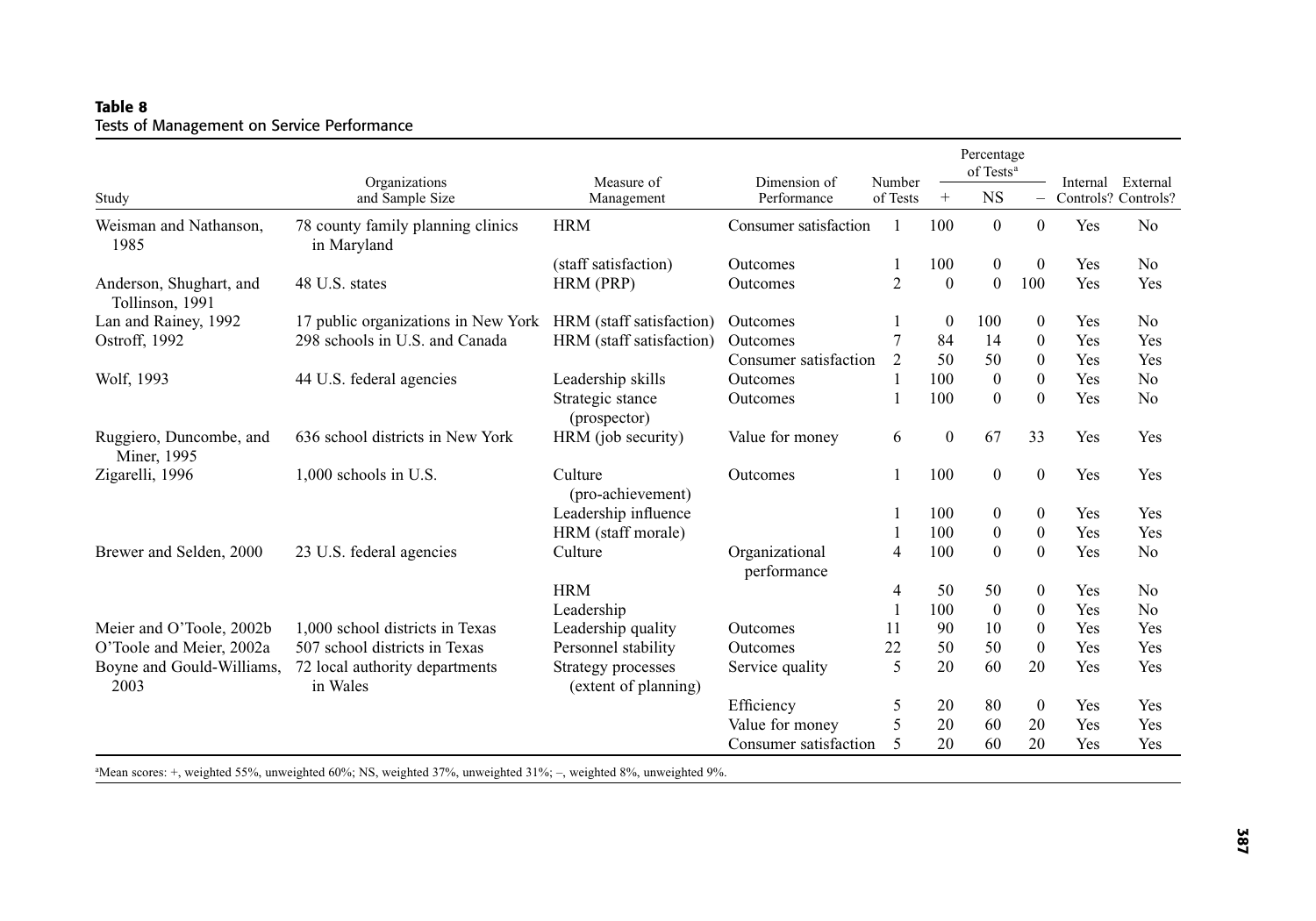|                       | <b>Ouantity</b> | <b>Ouality</b> | Efficiency | Equity | <b>Outcomes</b> | VFM | Consumer<br>Satisfaction |
|-----------------------|-----------------|----------------|------------|--------|-----------------|-----|--------------------------|
| Financial resources   |                 |                |            |        | 14              |     |                          |
| Real resources        |                 |                |            |        | 22              |     |                          |
| Regulation            |                 |                |            |        |                 |     |                          |
| Market structure      |                 |                |            |        | 10              |     |                          |
| <b>Size</b>           |                 |                |            |        |                 |     |                          |
| Internal organization |                 |                |            |        |                 |     |                          |
| External organization | $\theta$        |                |            |        |                 |     |                          |
| Management            |                 |                |            |        |                 |     |                          |

| Table 9                                                             |  |
|---------------------------------------------------------------------|--|
| Extent of Existing Knowledge on Determinants of Service Performance |  |

*Note:* Numerical values denote the number of studies that have examined the relationship between an explanatory variable and a dimension of service performance.

twenty-one have only one or two entries. The zeros or low numbers in most of the boxes constitute a research agenda in themselves. The explanatory variables that have been tested most frequently are resources, market structure, and organizational size. In contrast, few tests of regulation and internal or external structure have been undertaken. The measures of performance focus largely on the quantity and quality of outputs and the level of outcomes (especially pass rates for examinations in schools). Much less is known about influences on efficiency, value for money, and consumer satisfaction. Most strikingly, equity, the criterion of performance that may be regarded as uniquely relevant to public services, has not been examined separately (although it is subsumed within Brewer and Selden's [2000] multidimensional measure of organizational achievements).

The quality of the evidence is problematic in several ways. First, it is difficult to judge the validity of the operational measures in many studies because the underlying theoretical models are often vague. A fundamental preliminary task is to develop clearer and more sophisticated theoretical frameworks for variables such as resources, regulation, and management. At the same time, it is important to unpack further the concept of public service improvement. It may then be possible to generate and test more precise propositions regarding links between specific explanatory variables and particular aspects of service performance. For example, it may be hypothesized that regulation improves service quality and outcomes but is so expensive that it leads to lower efficiency and less value for money.

Second, a central weakness of most of the existing statistical results is that they are derived from cross-sectional models. Strictly speaking, they do not address the issue of improvement because changes over time in service standards are not examined. Only a handful of studies use measures of changes in performance as their dependent variables (including, ironically, Sharhansky's [1967] pathbreaking and ambitious study of service outputs and outcomes in the United States). The dearth of dynamic models raises questions about the direction of causality in some of the positive relationships between the explanatory variables and service performance. For example, the link between resources and performance may partly reflect the ability of successful organizations to acquire extra funds and staff. Similarly, the positive impact of size of network may arise because high-performing organizations find it easier to attract potential partners. The pattern of cause and effect is also questionable in negative statistical relationships. For example, high levels of regulation may be a consequence rather than an antecedent of poor performance. Such problems could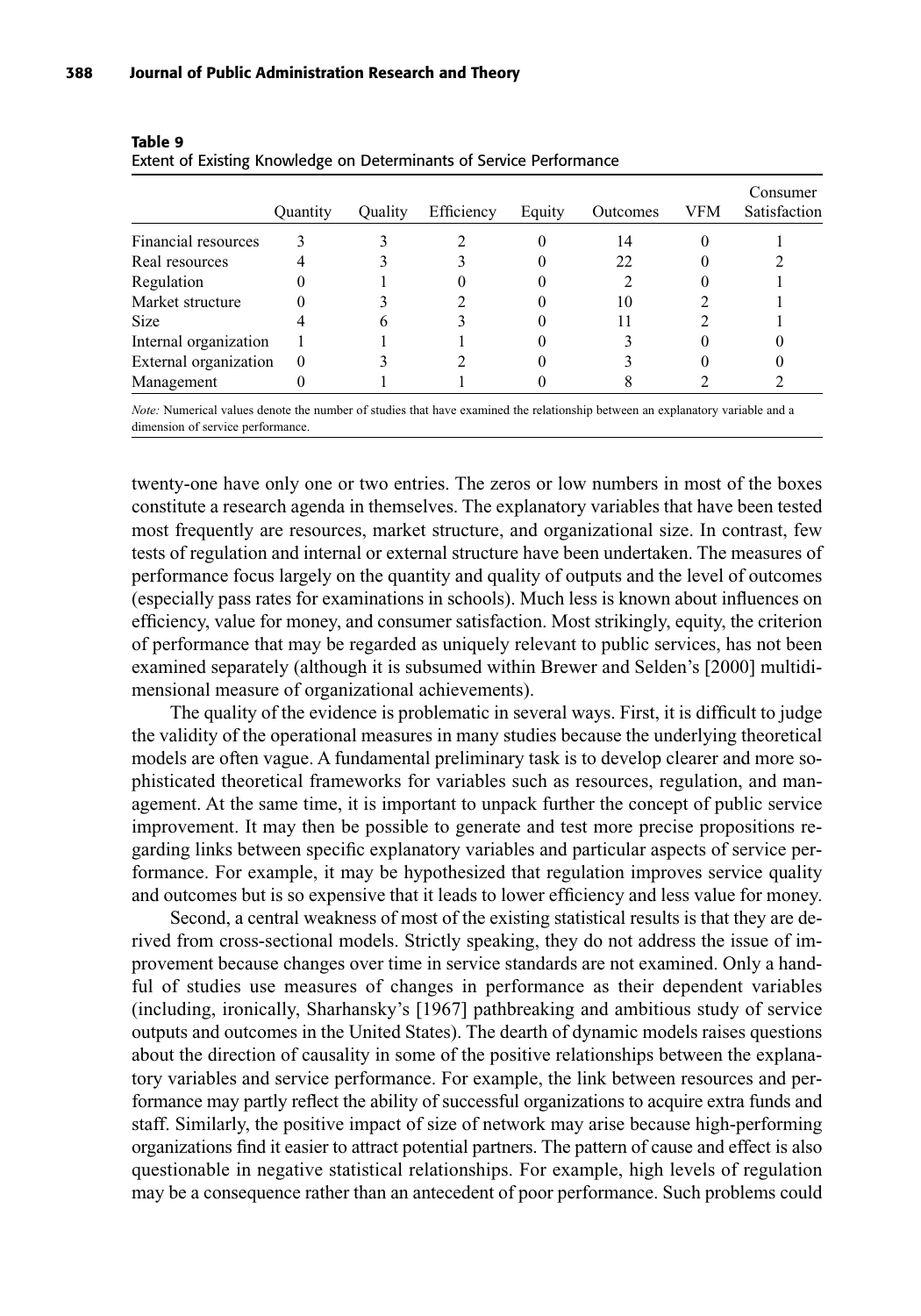be tackled through systems of simultaneous equations, but it may be difficult to isolate instrumental variables that are truly exogenous. In this case, it would be better to examine changes in performance over time, which would also allow the investigation of the lagged effects of explanatory variables.

Third, the relationships between the five theoretical perspectives need to be explored. The standard statistical model in current studies is additive: all the variables are included together in a single equation, which estimates their separate effects when the others are held constant. At least two types of more complex relationship need to be analyzed.

- 1. Variables derived from some of the five theoretical perspectives may be causally related. For example, more resources may lead to increases in the size of service providers, more competition may lead to a change in the culture of organizations, and more regulation may constrain strategy processes and content (e.g., by suppressing innovation). The existence and consequences of such causal relationships needs to be explored through structural equations models and path analysis.
- 2. Some variables may moderate the impact of others. For example, the effect of competition on consumer satisfaction may depend on the level of regulation (service providers that are tightly regulated may lack the freedom to respond to consumer preferences, even if market structures are formally more open); furthermore, the impact of external organizational structure on effectiveness may vary with managerial behavior (e.g., leadership skills may be necessary to take advantage of the potential benefits of membership of a large network). Mediative relationships such as these can be examined through interaction terms in a single equation (Wright 1976) or by partitioning samples of organizations and testing whether the coefficients for explanatory variables differ significantly across subgroups.

Finally, there is an obvious and pressing need to extend the evidence to cover a wider range of political systems and services. Existing studies focus disproportionately on the United States and on education. Clearly it would be rash to assume that findings on the determinants of improvement in one nation or in one service can be generalized to all other contexts.

## **CONCLUSION**

Few issues are as central to the discipline and profession of public administration as service improvement. The achievement of better services is often used to justify the introduction of public-sector reforms and to evaluate their impact. This article has provided a critical inventory of empirical knowledge on the determinants of public service improvement and identified an agenda for further research. It is clear that the quantity of the existing evidence is meager and that the methodologies used suffer from a variety of weaknesses. Nevertheless, it is possible to identify some important messages for academic theory and management practice.

The major theoretical implication of the analysis in this article is that public service performance is subject to systematic influences. Interorganizational differences in service outputs and outcomes are not simply random or beyond scientific explanation. The extreme contingency view that every organisationorganization is unique, and so the search for gen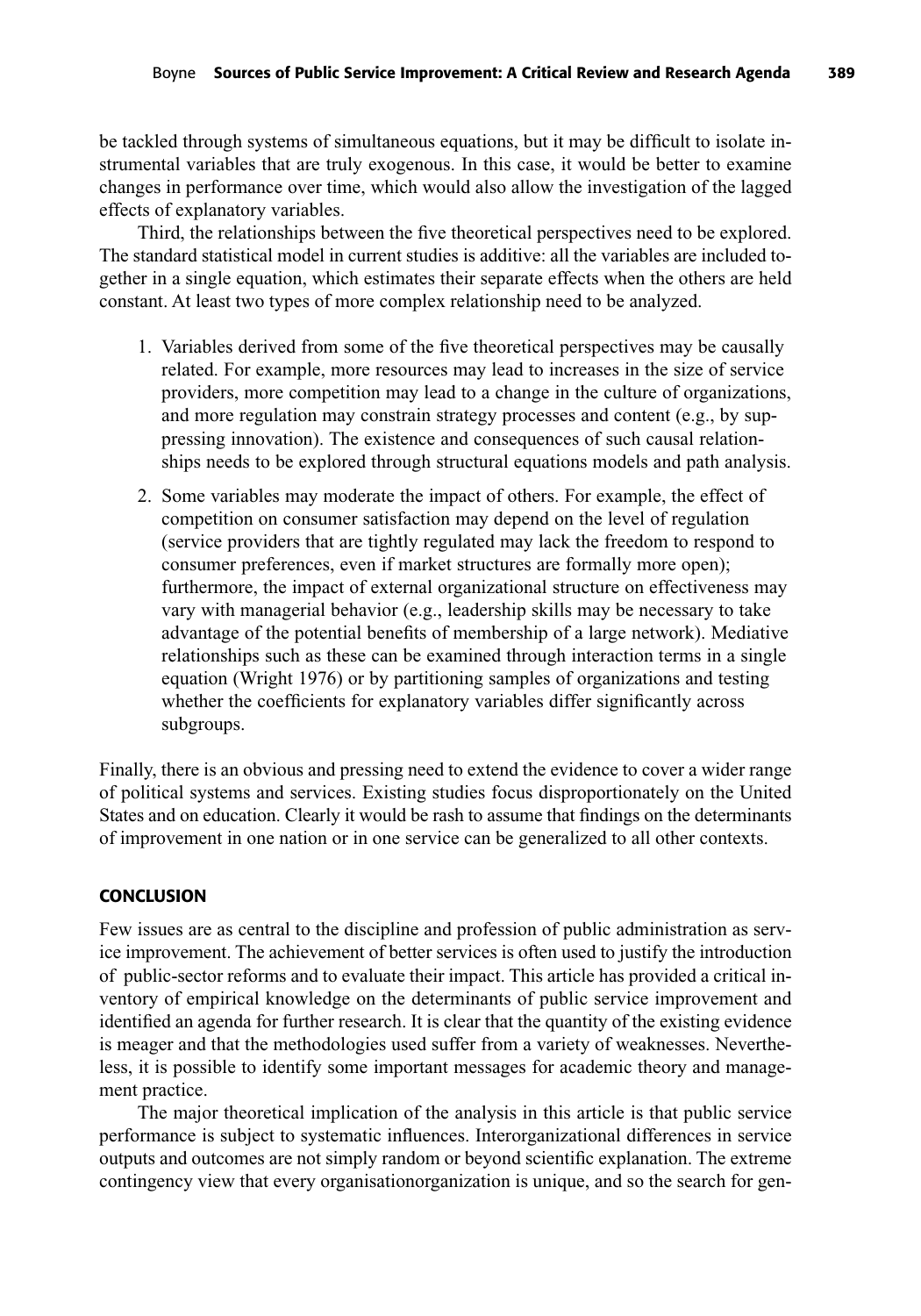eral theory is inappropriate, is not supported by the evidence. In the terminology of Almond and Genco (1977), service improvement resembles a clock (with partly predictable movements and mechanisms) rather than a cloud (diffuse and drifting, with no consistent form). The challenge for researchers is to conceptualize and measure more clearly the relationship between the numbers on the face of the clock and the underlying causal processes.

The major practical lesson of the review of the evidence is that two of the five sets of variables emerge as the most consistent influences on performance: resources and management. The statistical results for the other theoretical perspectives are thin and/or contradictory. Thus the best advice to reformers may be to leave regulatory arrangements, organizational structure, size, and market structure as they are. Changes to these variables are largely a shot in the dark and could equally lead to poorer rather than better performance. In contrast, existing evidence provides some basis for believing that more money and better management are likely to lead to service improvement. How much money and what forms of management are two of the crucial issues that need to be explored in further research.

#### **REFERENCES**

- Alexander, J., and T. Rundell. 1985. Public hospitals under contract management. *Medical Care* 23:209–19.
- Almond, G., and S. Genco. 1977. Clouds, clocks and the study of politics. *World Politics* 29:489–522.
- Ammons, D. 2001. *Municipal benchmarks*. London: Sage.
- Anderson, G., W. Shughart, and R. Tollinson. 1991. Educational achievement and the cost of bureaucracy. *Journal of Economic Behaviour and Organization* 15:29– 45.
- Arum, R. 1996. Do private schools force public schools to compete? *American Sociological Review* 61:29– 46.
- Ashworth, R., G. Boyne, and R. Walker. 2002. Regulatory problems in the public sector: Theories and cases. *Policy and Politics* 30:195–212.
- Barrow, M. 1996. Public services and the theory of regulation. *Policy and Politics* 24:263–76.
- Bidwell, C., and J. Kasarda. 1975. School district organisation and student achievement. *American Sociological Review* 40:55–70.
- Bjurek, H., U. Kjulin, and B. Gustafsson. 1992. Efficiency, productivity and determinants of inefficiency at public day care centres in Sweden. *Scandinavian Journal of Economics* 94:173–87.
- Blank, R. 2000 When can public policy makers rely on private markets? The effective provision of social services. *Economic Journal* 110:C34–C39.
- Bohte, J. 2001. School bureaucracy and school performance at the local level. *Public Administration Review* 61:92–99.
- Borland, M., and R. Howsen. 1992. Student academic achievement and the degree of market concentration in education. *Economics of Education Review* 11:31–39.
- Boschken, H. 1994. Organizational performance and multiple constituencies. *Public Administration Review* 54:308–14.
- Boyne, G. A. 1996a. Scale, performance and the new public management: An empirical analysis of local authority services. *Journal of Management Studies* 33:809–26.
	- ———. 1996b. *Constraints, choices and public policies*. London: JAI Press.
- Boyne, G.A. 1998. *Public choice theory and local government: A comparative analysis of the UK and USA*. London: MacMillan.
	- ———. 2001. Planning, performance and public services. *Public Administration* 79:73–88.
	- ———. 2002. Concepts and indicators of local authority performance: An evaluation of the statutory frameworks in England and Wales. *Public Money and Management* 22, no. 2:17–24.
		- ———. 2003. What is public service improvement? *Public Administration*, forthcoming.
- Boyne, G. A., and J. Dahya. 2002. Executive succession and organizational performance in the public sector. *Public Administration* 80:179–200.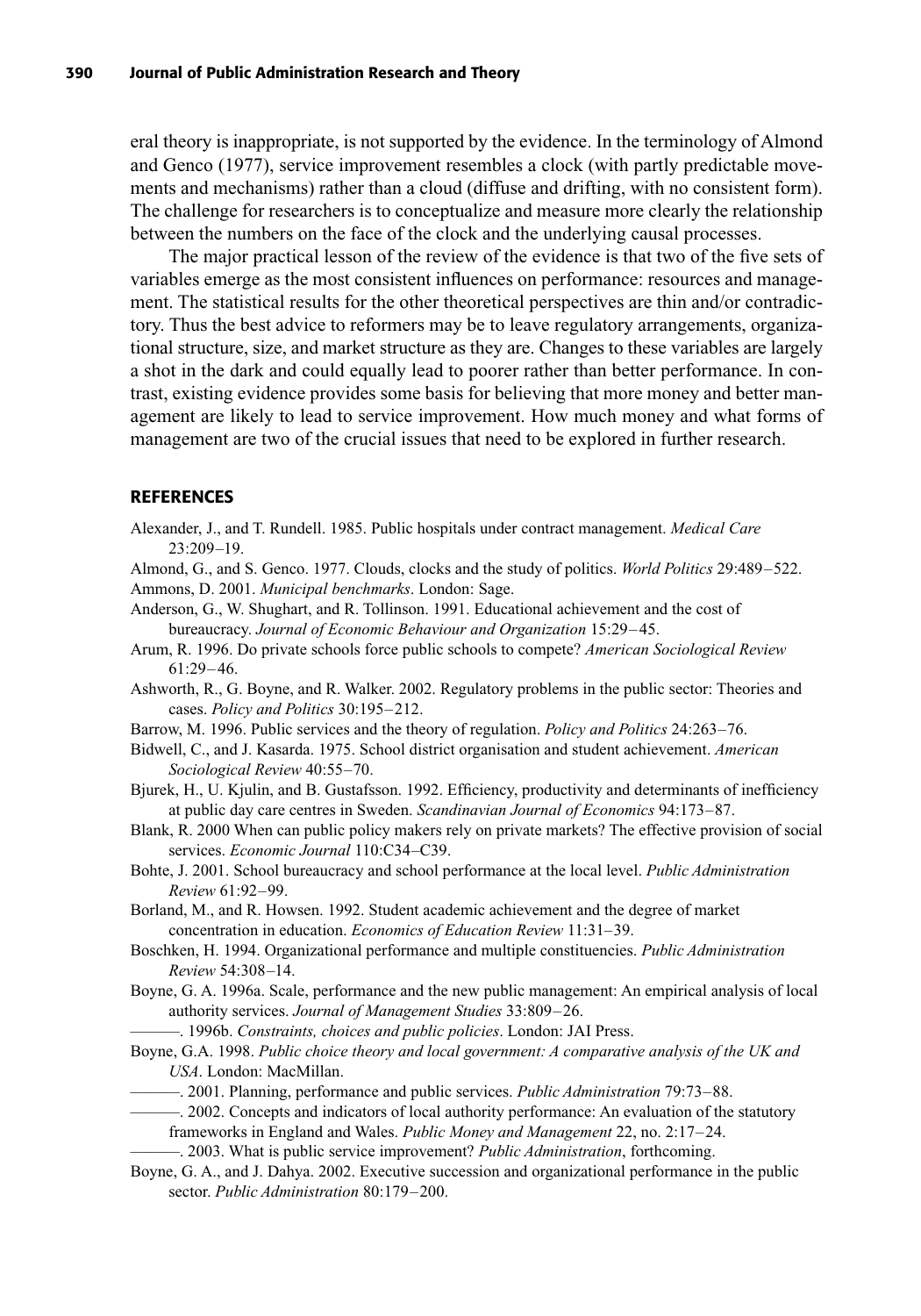- Boyne, G. A., P. Day, and R. Walker. 2002. The evaluation of public service inspection: A theoretical framework. *Urban Studies* 39:1197–1212.
- Boyne, G. A., and J. Gould-Williams. 2003. Planning and performance in public organizations: An empirical analysis. *Public Management Review*, forthcoming.
- Boyne, G. A., J. Gould-Williams, J. Law, and R. Walker. 2003. Problems of rational planning in public organizations: An empirical assessment of the conventional wisdom. *Administration and Society*, forthcoming.
- Bozeman, B. 1982. Organization structure and the effectiveness of public agencies. *International Journal of Public Administration* 4:235–96.
- Bradley, S., G. Jones, and J. Millington. 2001. The effect of competition on the efficiency of secondary schools in England. *European Journal of Operational Research* 13, no. 5:545–68.
- Bradley, S., and J. Taylor. 1998. The effect of school size on exam performance in secondary schools. *Oxford Bulletin of Economics and Statistics* 60:291–324.
- Brewer, G., and S. Selden. 2000. Why elephants gallop: Assessing and predicting organizational performance in federal agencies. *Journal of Public Administration Research and Theory* 10:685–711.
- Caiden, G. 1991. *Administrative reform comes of age*. Berlin: De Gruyter.
- Carter, N., P. Day, and R. Klein. 1992. *How organizations measure success*. London: Routledge.
- Chakraborty, K., B. Biswas, and C. Lewis. 2001. Measurement of technical efficiency in public education: A stochastic and non-stochastic production function approach. *Southern Economic Journal* 67:889–905.
- Choi, T., R. Allison, and F. Munson. 1985. Impact of environment on state university hospital performance. *Medical Care* 23:855–71.
- Christensen, J., and C. Sachs. 1980. The impact of government size and number of administrative units on the quality of public services. *Administrative Science Quarterly* 25:89–101.
- Christensen, J., and G. Taylor. 1982. Determinants, expenditures and performance of common public services. *Rural Sociology* 47:147–63.
- Couch, J., W. Shughart, and A. Williams. 1993. Private school enrolment and public school performance. *Public Choice* 76:301–12.
- Coulter, P. 1979. Organizational effectiveness in the public sector: The example of municipal fire protection. *Administrative Science Quarterly* 24:65–81.
- D'Aunno, T., R. Hooijberg, and F. Munson. 1991. Decision making, goal consensus, and effectiveness in university hospitals. *Hospital and Health Service Administration* 36:505–23.
- Dawson, S. 1996. *Analysing organizations*. London: MacMillan.
- Dean, G., and K. Peroff. 1977. The spending-service cliché. *American Politics Quarterly* 5:501–16.
- Dee, T. 1998. Competition and the quality of public schools. *Economics of Education Review* 17:419–27.
- Delaney, J., and J. Godard. 2001. An industrial relations perspective on the high-performance paradigm. *Human Resource Management Review* 11:395– 429.
- Domberger, S., C. Hall, and E. Li. 1995. The determinants of price and quality in competitively tendered contracts. *The Economic Journal* 105:1454–70.
- Douma, S., and H. Schreuder. 1992. *Economic approaches to organizations*. New York: Prentice-Hall.
- Downs, A. 1967. *Inside bureaucracy*. Boston: Little, Brown.
- Dror, Y. 1968. *Public policymaking re-examined*. New York: Intext.
- Duncombe, W., J. Miner, and J. Ruggiero. 1997. Empirical evaluation of bureaucratic models of inefficiency. *Public Choice* 93:1–18.
- Ferrier, G., and V. Valdmanis. 1996. Rural hospital performance and its correlates. *Journal of Productivity Analysis* 7:63–80.

Finkelstein, S., and D. Hambrick. 1996. *Strategic leadership*. St Paul, Minn.: West Publishing Company.

- Fowler, W., and H. Walberg. 1991. School size, characteristics and outcomes. *Educational Evaluation and Policy Analysis* 13:189–202.
- Gill, J. 1999. The insignificance of null hypothesis significance testing. *Political Research Quarterly* 52:647–74.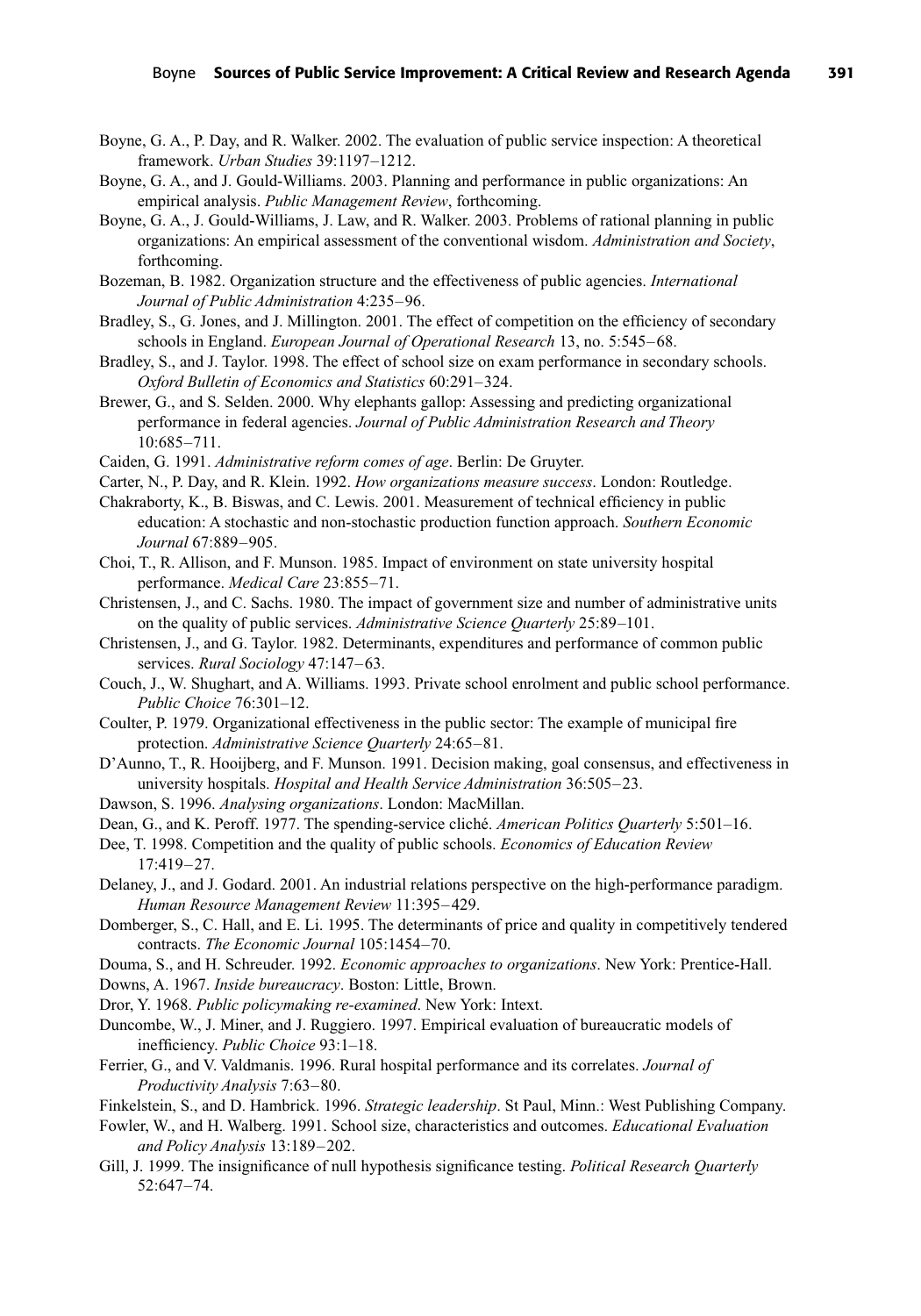#### **392 Journal of Public Administration Research and Theory**

Glisson, C., and P. Martin. 1980. Productivity and efficiency in human service organizations as related to structure, size and age. *Academy of Management Journal* 23:21–37.

Gough, I. 1979. *The political economy of the welfare state*. Oxford, England: Martin Robertson.

Grosskopf, S., K. Hayes, L. Taylor, and W. Weber. 2001. On the determinants of school district efficiency: Competition and monitoring. *Journal of Urban Economics* 49:453–78.

Hansen, G., and B. Wernerfelt. 1989. Determinants of firm performance: The relative importance of economic and organizational factors. *Strategic Management Journal* 10:399-411.

Hanushek, E. 1996. Assessing the effects of school resources on student performance: An update. *Educational Evaluation and Policy Analysis* 19:141–64.

Heck, R., and R. Mayor. 1993. School characteristics, school academic indicators and student outcomes: Implication for policies to improve schools. *Journal of Education Policy* 8:143–54.

Heffron, F. 1989. *Organization theory and public organizations*. Englewood Cliffs, N.J.: Prentice Hall.

- Heinrich, C., and L. Lynn, eds. 2000. *Governance and performance*. Washington D.C.: Georgetown University Press.
- Hilke, J. 1993. *Competition in government—Financed services*. New York: Quorum Books.
- Hood, C., O. James, G. Jones, C. Scott, and T. Travers. 1998. *Regulation inside government*. Oxford, England: Oxford University Press.

Kirjavainen, T., and H. Loikannen. 1998. Efficiency differences of finish senior secondary schools: An application of DEA and TOBIT analysis. *Economics of Education Review* 17:377–94.

- Lan, Z., and H. Rainey. 1992. Goals, rules and effectiveness in public, private and hybrid organisations: More evidence on frequent assertions about differences. *Journal of Public Administration Research and Theory* 2:5–28.
- Legge, K. 1995. *Human resource management: Rhetorics and realities*. London: MacMillan.
- Le Grand, J., and W. Bartlett. 1993. *Quasi-markets and social policy*. London: MacMillan.
- Lindblom, C. 1959. The science of muddling through. *Public Administration Review* 39:517–26.
- Lovrich, N. 1985. Scale and performance in government operations: An empirical assessment of public choice prescriptions. *Public Administration Quarterly* 9:163–85.
- Luyten, H. 1994. School size effects on achievement in secondary education: Evidence from the Netherlands, Sweden and the USA. *School Effectiveness and School Improvement* 5:75–99.
- Machado, M. 2001. Dollars and performance: Treating alcohol misuse in Maine. *Journal of Health Economics* 20:639–68.
- McKean, R. 1965. The unseen hand in government. *American Economic Review* 55:496–506.

Mehay, S. 1979. Intergovernmental contracting for municipal police services: An empirical analysis. *Land Economics* 55:59–72.

- Meier, K., and J. Bohte. 2000. Ode to Luther Gulick: Span of control and organizational performance. *Administration and Society* 32:115–37.
- Meier, K., and L. Keiser. 1996. Public administration as a science of the artificial: A methodology for prescription. *Public Administration Review* 56:459–66.
- Meier, K., and L. O'Toole. 1999. Modelling the impact of public management: The implications of structural context. *Journal of Public Administration Research and Theory* 9:505–26.
	- ———. 2001. Managerial strategies and behaviour in networks: A model with evidence from U.S. public education. *Journal of Public Administration Research and Theory* 11:271–93.
	- ———. 2002a. Public management and organizational performance: The impact of managerial quality. Journal of Policy Analysis and Management 21:629-43.
	- ———. 2002b. Public management and educational performance: The impact of managerial networking. *Public Administration Review*, forthcoming.

Meier, K., J. Polinard, and R. Wrinkle. 2000. Bureaucracy and organizational performance: Causality arguments about public schools. *American Journal of Political Science* 44:590–602.

Meier, K., R. Wrinkle, and J. Polinard. 1999. Equity versus excellence in organizations: A substantively weighted least squares analysis. *American Review of Public Administration* 29:5–18.

Midwinter, A., and M. McVicar. 1993. Population size and functional efficiency in public library authorities: The statistical evidence. *Journal of Librarianship and Information Science* 25:187–96.

Miles, R., and C. Snow. 1978. *Organizational strategy, structure and process*. New York: McGraw-Hill.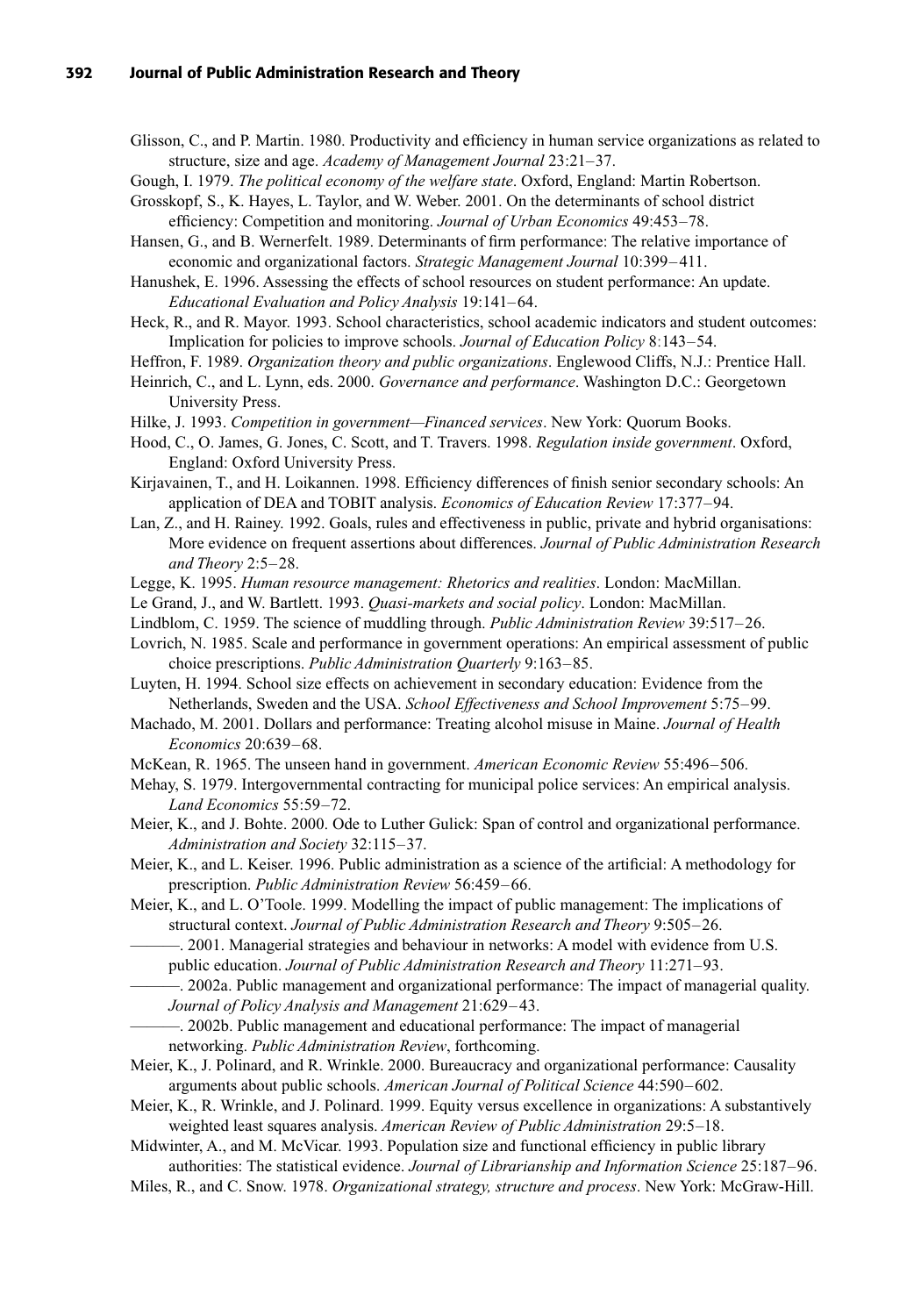Mock, C., and H. Weisberg. 1992. Political innumeracy: Encounters with coincidence, improbability and chance. *American Journal of Political Science* 36:1023– 46.

- Molnar, J., and D. Rogers. 1976. Organizational effectiveness: An empirical comparison of the goal and system resource approaches. *The Sociological Quarterly* 17:401–13.
- Newmark, C. 1995. Another look at whether private schools influence public school quality. *Public Choice* 82:365–73.
- Niskanen, W. 1971. *Bureaucracy and representative government*. Chicago: Aldine-Atherton.
- Osborne, D., and T. Gaebler. 1992. *Reinventing government*. Reading Mass.: Addison-Wesley.
- Ostroff, C. 1992. The relationship between satisfaction, attitudes and performance: An organizational level analysis. *Journal of Applied Psychology* 77:963–74.
- O'Toole, L., and K. Meier. 2002a. *Plus ça change:* Public management, personnel stability, and organizational performance. *Journal of Public Administration Research and Theory*, 13, no. 1:43–64.
- ———. 2002b. Parkinson's law and the new public management? Contracting determinants and service quality consequences in public education. *Public Administration Review*, forthcoming.

Pawson, R. 1989. *A measure for measures*. London: Routledge.

- Perry, J., and T. Babitsky. 1986. Comparative performance in urban bus transit: Assessing privatization strategies. *Public Administration Review* 46:57–66.
- Peters, T., and R. Waterman. 1982. *In search of excellence*. New York: Harper and Row.
- Pollitt, C. 1984. *Manipulating the machine*. London: Allen & Unwin.

Pollitt, C., and G. Bouckaert. 2000. *Public management reform*. Oxford, England: Oxford University Press.

Porter, M. 1980. *Competitive Strategy*. New York: Free Press.

Rainey, H. 1997. *Understanding and managing public organizations*. San Francisco: Jossey-Bass.

- Rainey, H., and P. Steinbauer. 1999. Galloping elephants: Developing elements of a theory of effective government organizations. *Journal of Public Administration Research and Theory*, 9:1–32.
- Rosenthal, R. 1991. *Meta-analytical procedures for social research*. London: Sage.
- Ruggiero, J., W. Duncombe, and J. Miner. 1995. On the measurement and causes of technical inefficiency in local public services: With an application to public education. *Journal of Public Administration Research and Theory* 5:403–28.

Rushing, W. 1974. Differences in profit and non-profit organizations: A study of effectiveness and efficiency in general short-stay hospitals. *Administrative Science Quarterly* 19:474–84.

Sayer, A. 1984. *Method in social science: A realist approach*. London: Hutchinson.

Sharhansky, I. 1967. Government Expenditures and public services in the American states. *American Political Science Review* 61:1066–77.

- Skogan, W. 1976. Efficiency and effectiveness in big-city police departments. *Public Administration Review* 54:551–58.
- Smith, K., and K. Meier. 1994. Politics, bureaucrats and schools. *Public Administration Review* 54:551–58.
- Staley, S., and J. Blair. 1995. Institutions, quality competition and public service provision: The case of public education. *Constitutional Political Economy* 6:21–33.
- Tullock, G. 1965. *The politics of bureaucracy.* Washington D.C.: Public Affairs Press.
- Udehn, L. 1996. *The limits of public choice.* London: Routledge.

Walker, R., and J. Williams. 1986. Housing benefits: Some determinants of administrative performance. *Policy and Politics* 14:309–34.

- Weisman, C., and Nathanson, C. 1985. Professional satisfaction and client outcomes. *Medical Care* 23:1179–92.
- Whetten, D. 1978. Coping with incompatible expectations: An integrated view of role conflict. *Administrative Science Quarterly* 23:254–71.
- Wildavsky, A. 1973. If planning is everything, maybe it's nothing. *Policy Sciences* 4:127–53.
- Williamson, O. 1975. *Markets and hierarchies: Analysis and antitrust implications.* New York: The Free Press.
- Winch, R., and D. Campbell. 1970. Proof? No. Evidence? Yes. The significance of tests of significance. In *The significance test controversy*, edited by D. Morrison and M. Henkel. London: Butterworths.